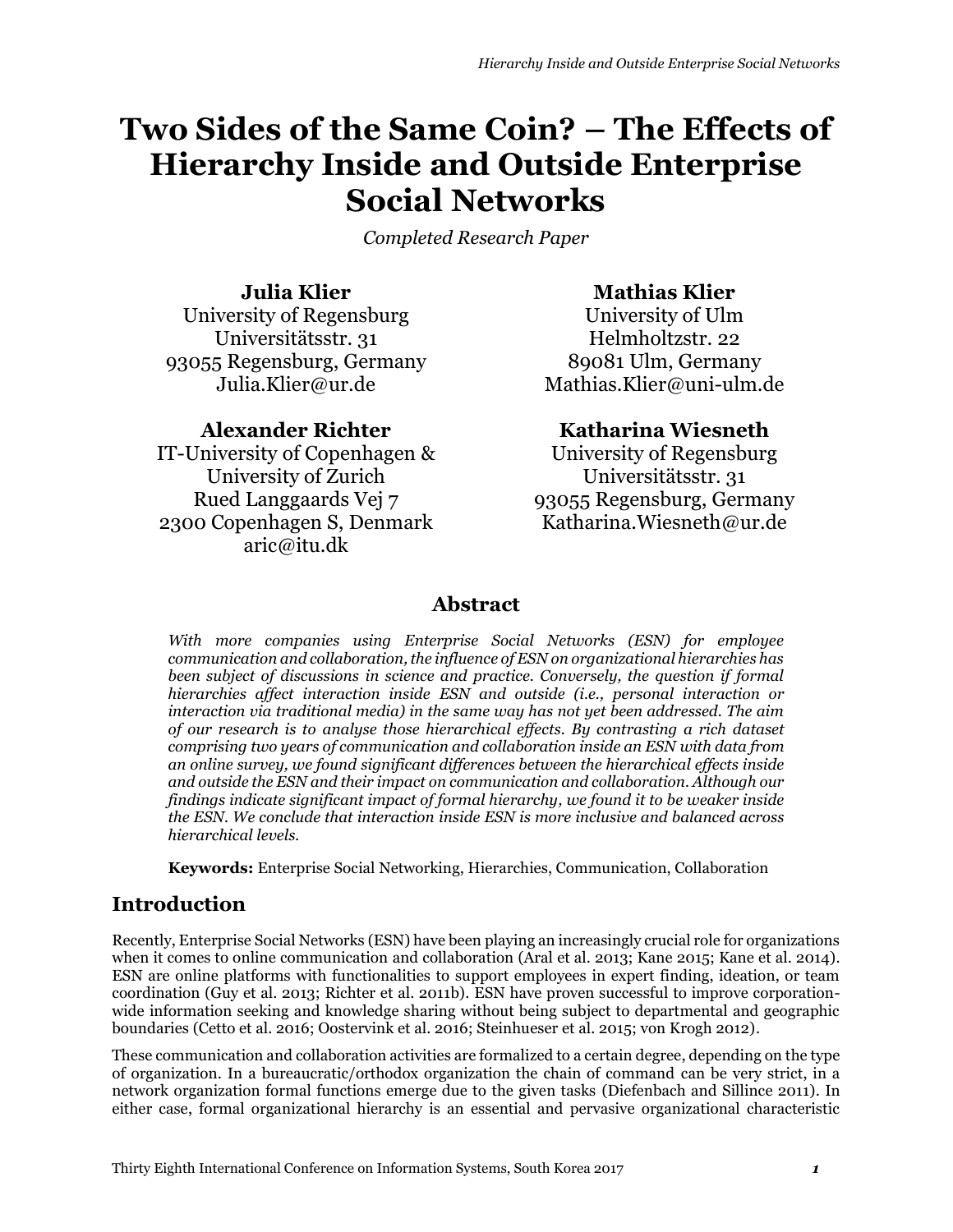(Diefenbach and Sillince 2011; March and Simon 1958; Penrose 1959; Thompson 1967). The official structures, allocated by formal roles and ranking positions, heavily influence social relations and the resulting network structures (Corominas-Murtra et al. 2013; West et al. 1999) and therefore the way employees communicate and collaborate.

When it comes to digital media, with ESN being a prominent example, the interplay of formal organizational hierarchies and users' communication and collaboration behaviour is still widely unexplored. A number of studies emphasize the importance to better understand the role of formal hierarchies in ESN (Howison et al. 2011; Kane et al. 2014) as ESN seem to have the potential to change organizational network structures (Chau and Xu 2012; Trier and Richter 2015). Only if we have a clear and comprehensible picture of the role of hierarchy as dependent and independent variable of ESN use, we can deploy them to transform the ways we work and relate to each other.

In order to contribute to this comprehensible picture, we explore the effect of organizational hierarchy on employees' interaction. When referring to interaction, we differentiate between communication (exchanging messages within a network of interdependent relationships (Goldhaber and Barnett 1988; Goldhaber 1993) and collaboration (planning and executing a shared project towards a common goal based on shared resources or objects (Hord 1986). More specifically, we do not only research the effects of hierarchies on employees' interaction inside an ESN but also the hierarchical effects on employees' interaction outside an ESN. Here, interaction outside ESN comprises all kinds of professional interaction that is done personally or via the use of traditional media such as telephone or email between two or more persons. Doing so allows us to draw conclusions about the effect of ESN compared to other media. Thus, our research question is as follows: *What are the effects of formal hierarchies on employees' interaction inside and outside an ESN?*

Our results contribute to existing research in various ways: First of all, we show that formal hierarchy strongly affects interaction inside and outside ESN. For instance, our results reveal that users tend to communicate with individuals on the same hierarchical level. More importantly, our study is the first to show that the effect of hierarchy on communication and collaboration differs between inside ESN and outside ESN in several aspects. We do not only find a weaker effect of hierarchies on communication and collaboration in ESN, but are also able to show that the chain of command is erupted in ESN.

These findings have important implications for theory and practice. They contribute to a better theoretical understanding of the role of ESN in the communication repertoire of employees. More specifically, they show how communication and collaboration behaviour inside and outside ESN differ with respect to the influence of formal organizational hierarchy. From a managerial perspective, our results are also of interest for organizations that use ESN to foster collaboration across hierarchies. Communicating and collaborating across different hierarchical levels means using the full potential of the existing organisational knowledge (von Krogh 2012). Our study gives people responsible for implementing ESN in organizations insights into how ESN impact the formal relations and thus, the communication patterns across the organizations. For instance, ESN can facilitate the participation from all hierarchical levels during the creation of new innovations and thus support business transformations.

The remainder of this paper is structured as follows: In the next section, we provide an overview of the relevant literature on organizational hierarchies and structures, the interplay of formal organizational hierarchy and IS in general and ESN in particular. The third section describes the research method, the case setting, the data collection, as well as the analysis process. In the fourth section, we present the findings of our analysis, i.e. differences in the effects of hierarchies inside and outside the ESN and the impact of hierarchies on employees' interaction. Afterwards, we discuss implications of our research for theory and practice. We also reflect on the limitations of our work and provide directions for further research. A brief summary concludes our study.

# **Theoretical Foundations**

To lay the theoretical basis for our study, we discuss direct and indirect effects of formal hierarchy on various aspects of interaction in offline and online settings. We furthermore show how the aspect of hierarchy has been analysed in the context of IS in general and ESN in particular.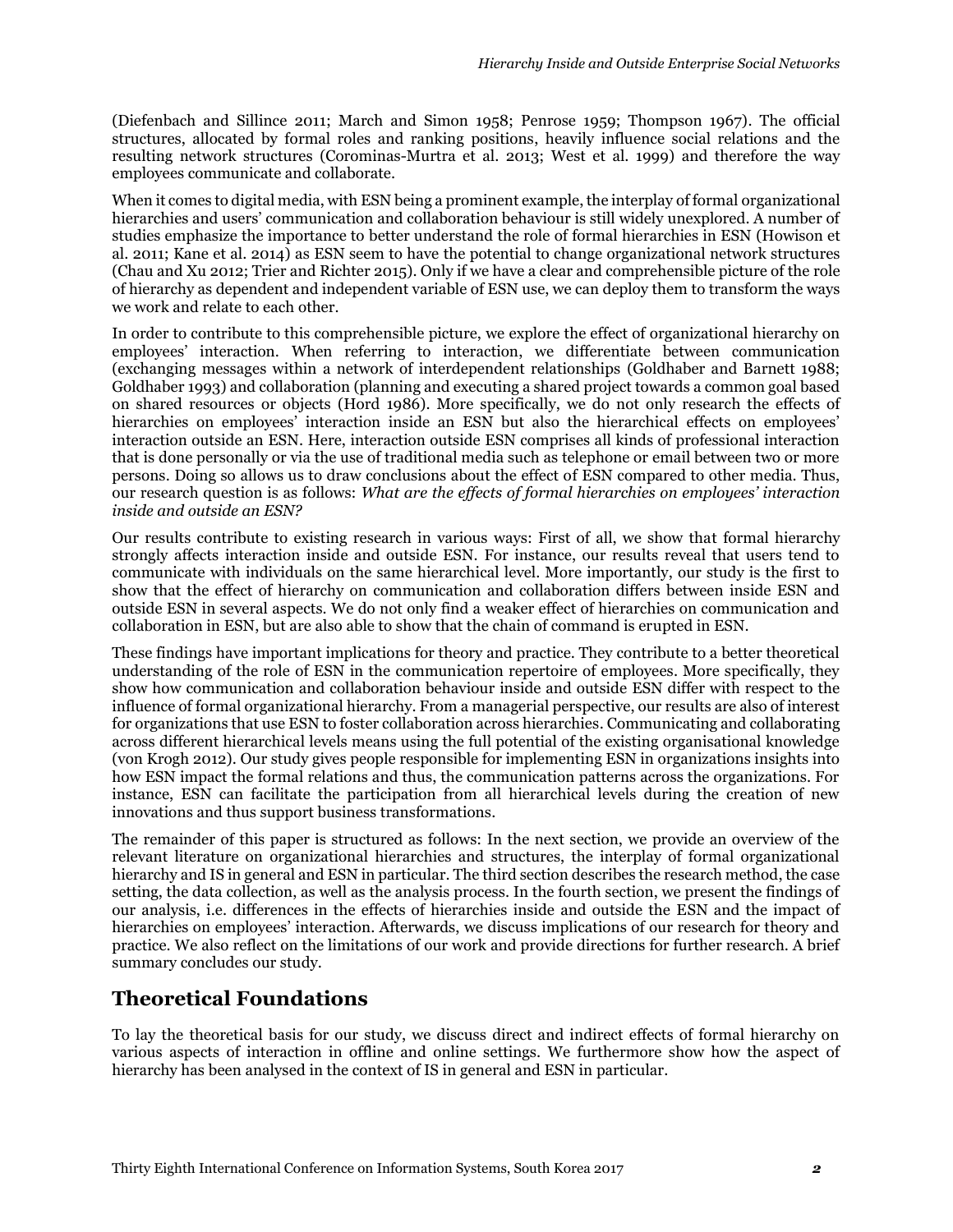#### *Organizational Hierarchies and Structures*

Formal hierarchy has a long history in organizational research. Max Weber describes hierarchy as a "vertical formal integration of official positions within one explicit organizational structure" (Weber and Roth 2007). This view is in line with conceptualisations and definitions from a number of organization and management scholars (March and Simon 1958; Penrose 1959; Thompson 1967). Recently, Putzke et al. (Putzke et al. 2010, p. 3) summarized that "in today's use, hierarchy is defined as any ordered set of entities that can be classified as being inferior, superior or on the same level as one other". Thus, in an organization with a wellmarked formal hierarchy "each position or office is under the control and supervision of a higher one" (Diefenbach and Sillince 2011). Therefore, all roles and positions within the hierarchical structure are unambiguously defined and enable a clear differentiation between each other (Zeitlin 1974). Social groups contain different types of power which in turn can establish hierarchical structures (French and Raven 1959).

Formal decision-making structures, whether in terms of "authority", "command", or "control", are integral features within modern organizations (Marcum et al. 2012). In an organizational hierarchy, individuals act under a regime of administrative procedures and job roles defined by higher level superiors (Powell 1990; Putzke et al. 2010). Hence, formal hierarchy is an essential and also pervasive organizational characteristic (Corominas-Murtra et al. 2013), which is represented in formal relations, for example an "org chart" in organizations. According to Diefenbach and Sillince (2011), different types of hierarchical organizations can be distinguished by how strict the chain of order is regulated. Here, in a *bureaucratic/orthodox organization* all roles are placed along a given line of top-down control, where orders are transmitted downwards. In contrast, in a *network organization* the hierarchy is ordered via the emergence of formal functions due to given tasks and not a strict chain of command.

Next to these formal relations, employees also establish different types of informal relations which can be distinguished into four types, namely: similarities (i.e., two persons sharing similar characteristics such as location or gender), social relations (i.e., the kind of relation between two persons such as kinship or affection), interaction (i.e., the kind of interaction that invoked the relation between two persons such as communication or collaboration), and flows (i.e., the kind of "good" that is transferred from one person to another such as information or resources) (Borgatti et al. 2009). Existing formal structures heavily influence these informal structures (West et al. 1999) and hence limit the variety of future informal network structures (Corominas-Murtra et al. 2013). The effect of hierarchy on social relations was evaluated for example in British hospitals among groups of doctors and nurses. The results show that nurses are more likely to discuss important matters with juniors than with doctors and hence form a distinct network structure (West et al. 1999). These network structures in turn have an influence on information dissemination (Chau and Xu 2012), contribution behaviour (Zhang and Wang 2012), employee performance (Wu 2013; Zhang and Wang 2012), and stability of organizational networks (Quintane et al. 2013).

Both, organizations with a well-marked formal hierarchy and organizations with a less marked formal hierarchy, have their own strengths and weaknesses. The strength of well-marked hierarchical organizations lies in their reliability, they are best suited for producing large quantities of standardized products or services (Powell 1990). Hence, organizations with mechanistic structures, that is organizations with a well-marked formal hierarchy, are most appropriate under conditions of high task certainty (Tichy et al. 1979). Today, companies are facing greater uncertainty due to technological changes, knowledge intense tasks, and higher performance expectations. With increasing uncertainty, hierarchy is only exceptionally employed since the number of exceptions increases until hierarchy becomes overloaded (Galbraith 1974). The aspect of information sharing illustrates the differences between network and hierarchy. When information is passed along the formal hierarchy, new meanings or interpretations are only rarely generated. Formal hierarchy only structures the flow of information (Johnson et al. 1994). In contrast, as information passes through a network, new connections and meanings are generated and evaluated (Powell 1990). Hence, network forms of organizations seem better suited for knowledge workers who possess fungible knowledge that is not limited to a specific task but applicable to a wide range of activities (Powell 1990).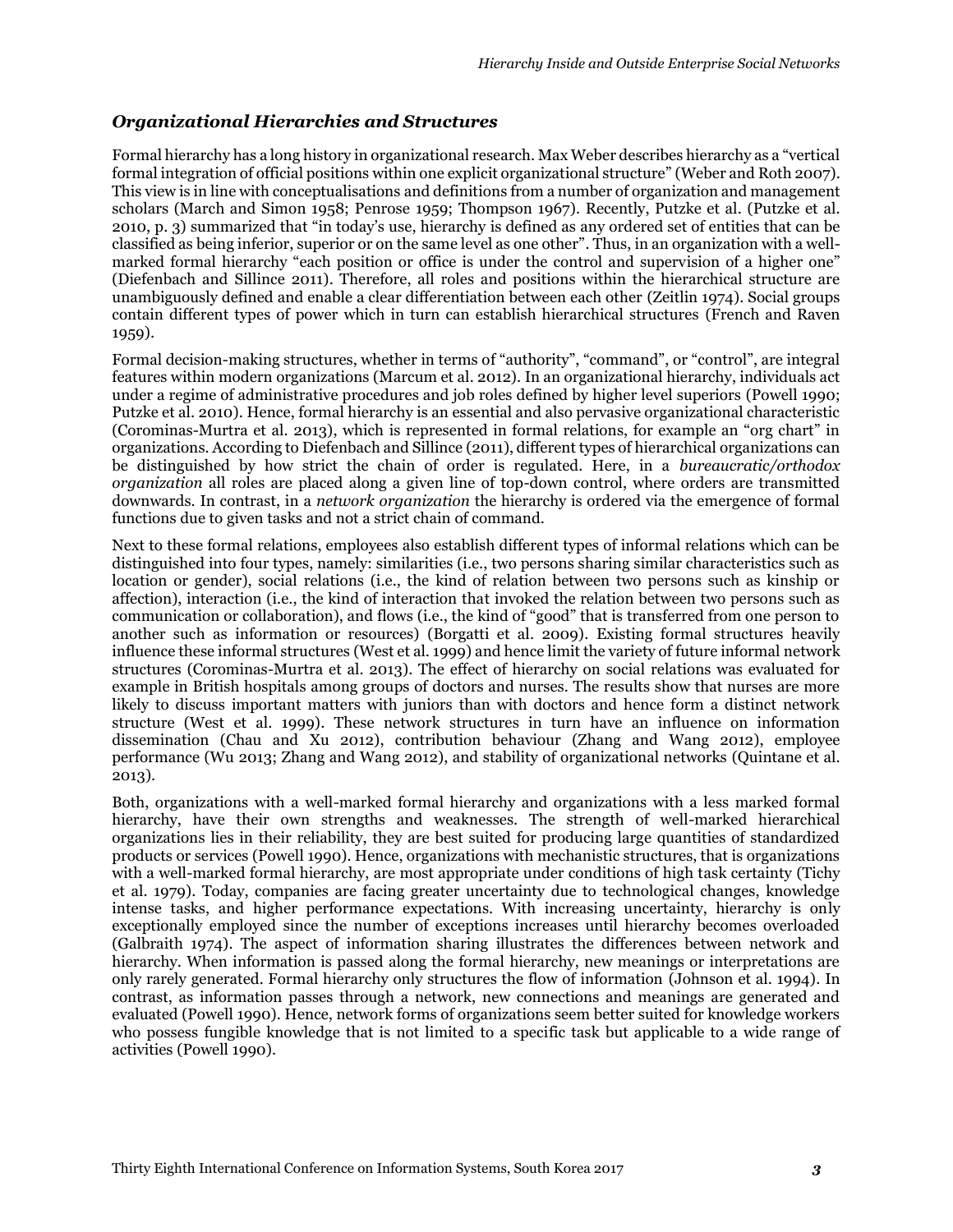### *Hierarchies and Enterprise Social Networks*

There are only few studies that investigate the interplay of formal organizational hierarchy and IS in general and ESN in particular. Nevertheless, it is indicated that IS usage influences company culture and consequently hierarchical structures (Leidner and Kayworth 2006). Within this strand of research, scholars focus on the role of hierarchy in computer-supported communication. Here different approaches have been applied (cf. e.g., Rowe et al. 2007; Shetty and Adibi 2005). In this context, Wang et al. (2013) for instance, propose an algorithm called HumanRank that, based on the idea of Google's PageRank, allows to assess the formal hierarchical position of a person based on his or her communication interactions. Other research with respect to the dissemination of information found that discussions are more likely to diffuse vertically up and down the organizational hierarchy, but news is more likely to diffuse laterally as well as vertically, regardless of organizational roles and their connections (Aral et al. 2007).

In the last years, both research and practice have argued that many hierarchical organizations may be transformed into more networked patterns or flatter hierarchies (McAfee 2009; Tapscott and Williams 2006). This transformation is supported and accelerated by new IS such as ESN, which provide opportunities to improve communication and collaboration within organizational boundaries. ESN transfer concepts of social network sites, like uniquely identifiable user profiles or the consume, produce, and interaction with streams of user generated data (cf. boyd and Ellison 2007; Ellison and boyd 2013), in the organizational context. They offer employees new ways for informal networking through communicating and collaborating in both, public enterprise-wide communication streams and private groups with restricted membership (Riemer et al. 2010). Examples of ESN platforms are Microsoft Yammer, IBM Connections, Tibbr or Jive SBS. An important reason for organizations to adopt dedicated workplace ESN services is to mitigate the risk related to confidentiality and information security of using public social networks such as Facebook for workplace communication (DiMicco et al. 2008).

ESN are said to transform power relations and hierarchies (Bobsin and Hoppen 2013) and to have the potential to let all employees interact as equals (McAfee 2009). However, the effect of organizational hierarchies on social networking behaviour in ESN has received only little attention so far. On the one hand, persons from different hierarchical levels employ ESN in different ways and hierarchical structures (with their role-typical behaviour) are reproduced on such platforms (Riemer and Richter 2010). On the other hand, ESN can enable new social structures and thus alter the notion of hierarchy (Bobsin and Hoppen 2013) and increase the visibility of other users' involvement, which in turn can affect users' behaviour (Majchrzak et al. 2013), because they allow users to access information resources without contacting or knowing the author. As a consequence, informational hierarchies can be overcome, because informal relationships established through an ESN can reinforce or interfere formal organizational processes based on hierarchy (Behrendt et al. 2015; Ellwardt et al. 2012).

Riemer et al. (2015) are the first and yet only ones to empirically show that in an ESN the influence of hierarchy diminishes over time and the communication becomes more inclusive and balanced across hierarchical levels. Whereas Riemer et al. (2015) only look at data from inside the ESN, our data set allows us to compare the behaviour inside and outside the ESN and draw conclusions about the effects. Thus, our results contribute to a richer picture of the effects of hierarchies in ESN.

# **Research Method**

As it is our aim to analyse the role of formal organizational hierarchies in-depth, we study a case of the medical service unit of the German Armed Forces (GAF), which have a strictly defined and highly transparent hierarchical organizational structure. Using communication and collaboration behaviour as operationalization for interaction behaviour, allows us to investigate the effects of formal hierarchies inside and outside ESN. In order to analyse how formal hierarchies actually affect communication and collaboration, we focus on the hierarchical levels of the respective communication and collaboration partners. We triangle evidence from multiple sources, i.e. we use both data extracted from the ESN and data from an online survey on employees communication and collaboration behaviour outside the ESN (Yin 2009, 2012). Thus, we get a profound view of interaction inside and outside the ESN and deep insights into the effects of formal organizational hierarchies.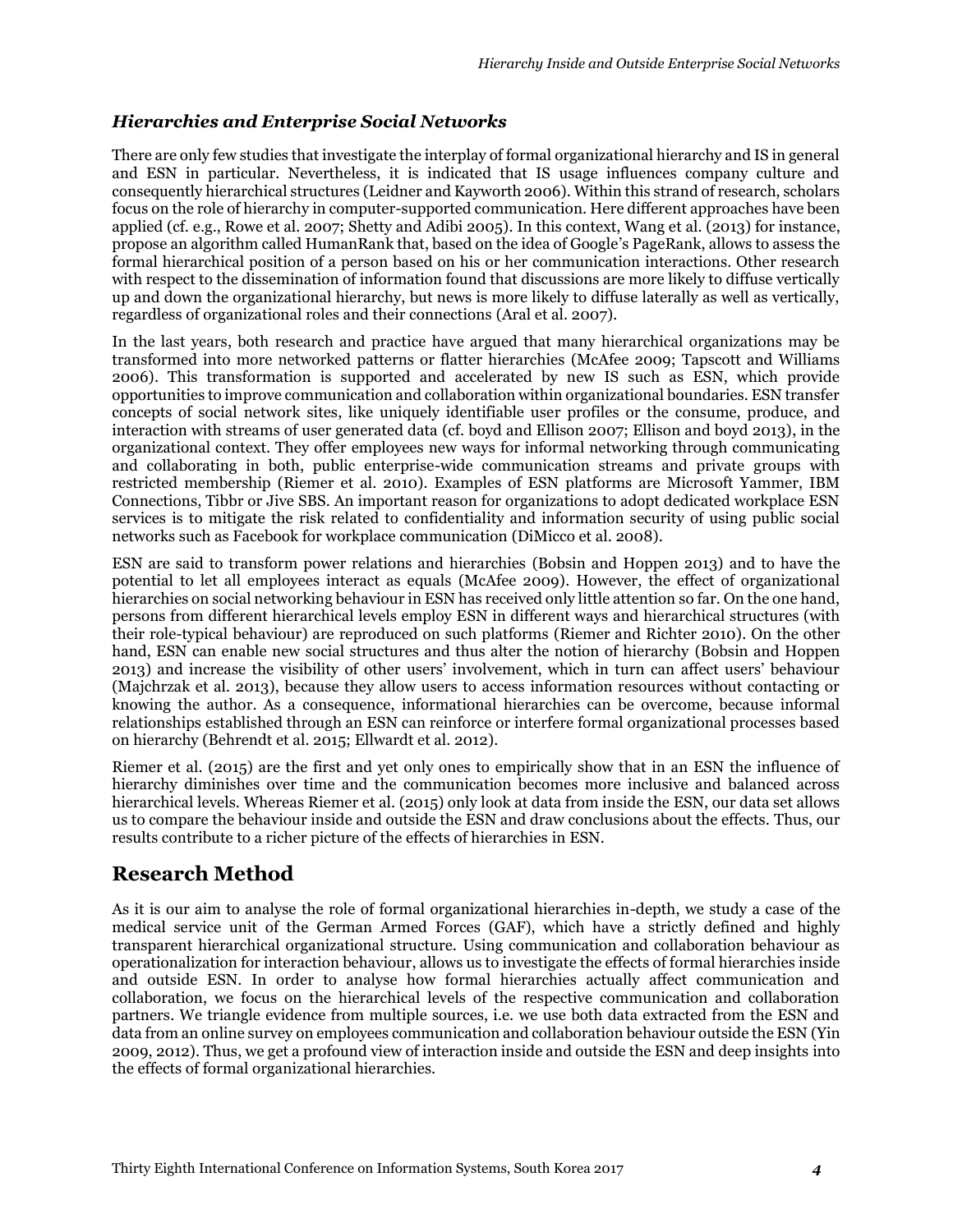### *Case Setting*

The GAF can be seen as a classical bureaucratic/orthodox organization in the context of the five typical types of hierarchical organizations as summarized by Diefenbach and Sillince (2011). All positions are placed along official lines of top-down command and control. Formal authority is closely related to the rank of a position, independent of the actual person holding this position (Diefenbach and Sillince 2011). Therefore, our results seem particularly applicable to organizations of this type (i.e., bureaucratic/orthodox organizations).

The unit in focus is the medical service unit which employs amongst others, 2,700 medical officers and 1,600 trainee medical officers assigned to military medicine, military pharmacy, veterinary medicine, or dental medicine. The workforce (medical officers and trainee medical officers) is distributed over five hospitals (all major military hospitals in Germany), 37 universities (i.e., all German universities which offer medical studies), and 200 other facilities. The medical service unit is structured according to the formal organizational hierarchies of the GAF (as described in the *Administrative Order on the Position of the Military Superior cf.* (Bundesministerium der Verteidigung 1956): The military hierarchies are divided into seven levels: general, staff officer, captain, lieutenant, non-commissioned officer (NCO), enlisted soldier and civilians. To make our results transferable to non-military organizational settings, we briefly describe each level and try to compare them to common organizational roles (cf. Table 1).

| Table 1. Description of the Hierarchical Levels |                         |                                                                                                                                                                                                                            |                                  |  |  |
|-------------------------------------------------|-------------------------|----------------------------------------------------------------------------------------------------------------------------------------------------------------------------------------------------------------------------|----------------------------------|--|--|
| <b>Level</b>                                    | Rank                    | <b>Description</b>                                                                                                                                                                                                         | Common<br>organizational<br>role |  |  |
| 7                                               | General                 | Generals are the top management and have authority<br>over all lower levels. Typically, they are not involved in<br>the daily business, but fulfil representative and strategic<br>tasks covering the entire organization. | <b>Board</b><br>member           |  |  |
| 6                                               | <b>Staff</b><br>officer | Staff officers are typically not involved in the daily<br>business but lead divisions. They have authority over all<br>lower levels and coordinate their subordinates by<br>deciding on strategic aspects.                 | Executive<br>director            |  |  |
| 5                                               | Captain                 | Captains are responsible for the management, training<br>and staffing of a business unit or sub-division. They are<br>involved in the daily business in a consulting role and<br>have authority over all lower levels.     | <b>Business unit</b><br>manager  |  |  |
| $\overline{4}$                                  | Lieutenant              | Lieutenants can lead a collection of teams (e.g., a<br>department) and coordinate their subordinates. They<br>have decision-making power to a certain degree.                                                              | Manager                          |  |  |
| 3                                               | <b>NCO</b>              | Non-commissioned officers (NCOs) can lead small<br>teams and delegate tasks accordingly. They have<br>decision-making power only in their own team.                                                                        | Team leader                      |  |  |
| $\overline{2}$                                  | Enlisted<br>soldier     | Enlisted soldiers have no authority over others.                                                                                                                                                                           | Employee                         |  |  |
| $\mathbf{1}$                                    | Civilian                | Civilians who are employed by the GAF.                                                                                                                                                                                     | Employee                         |  |  |

### **Table 1. Description of the Hierarchical Levels**

In 2009, the department decided to implement an ESN, in the following referred to as Med-Net. By introducing Med-Net, the GAF aimed to foster communication, collaboration, and knowledge sharing among its employees since they are geographically spread across Germany.

The main goals of using Med-Net were described in a strategic document that we had access to and are comparable to other ESN implementation projects (Richter et al. 2011a):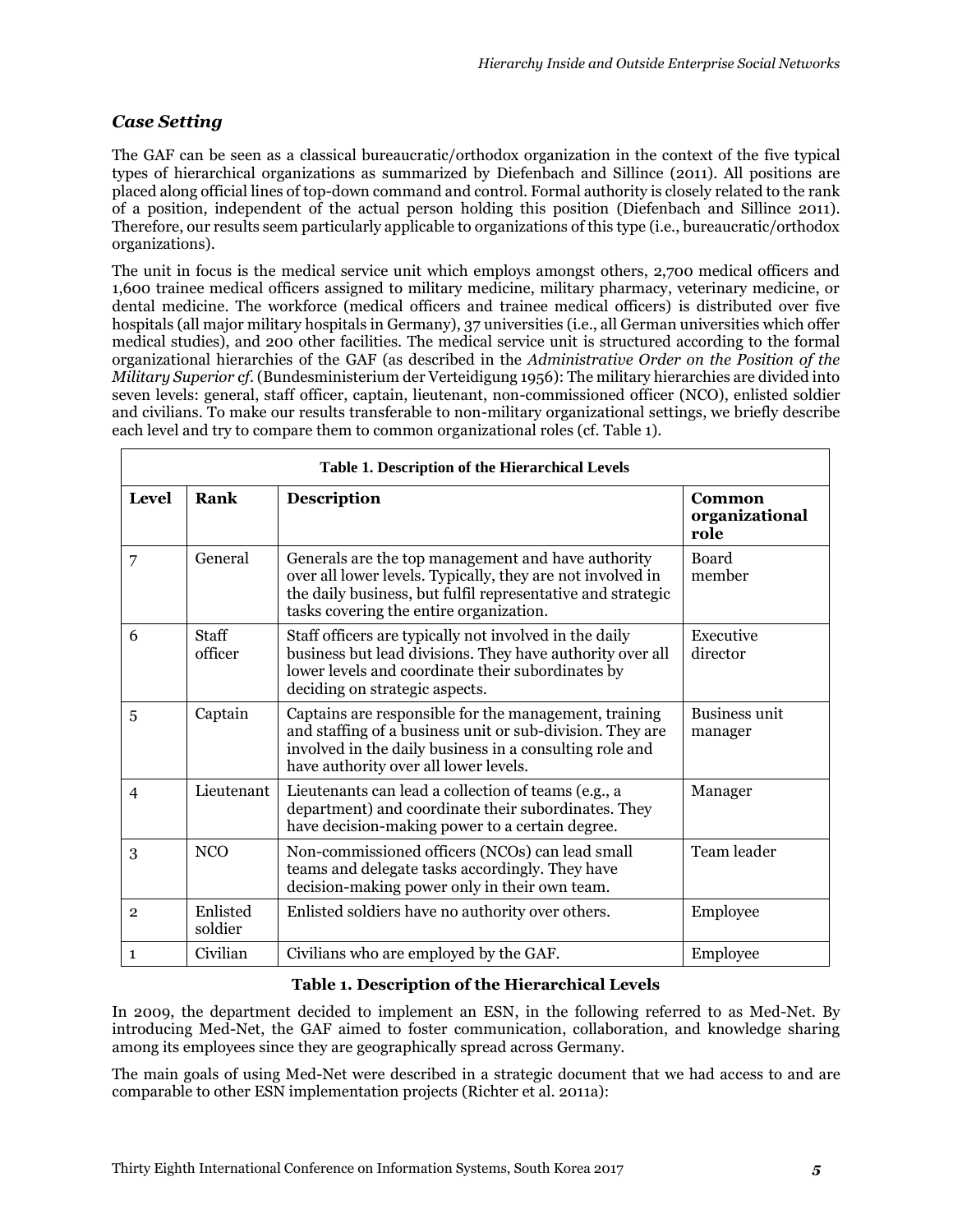- 1. Fostering knowledge transfer and collaborative learning among staff,
- 2. Improving the quality of education and the in-service training of new employees,
- 3. Strengthening the corporate identity and the networking of staff, and
- 4. Creating a collaborative knowledge base.

To participate in the ESN, each user has to state his or her real name and military rank. Both are publicly available parts of a user's profile. Hence, each user is aware of the hierarchical level of all other users in the ESN.

Even though the GAF is heavily regulated and has a very complex formal structure, Med-Net does not incorporate any pre-defined structure. Its use is voluntary and the user guidelines allow a self-regulated communication and usage of all features for any purpose. The ESN was launched in November 2010 as a pilot, which was developed and maintained by a research group that one of the authors belongs to. This gave us exclusive access to an otherwise inaccessible dataset.

#### *Data Collection*

To compare the effects of formal hierarchies on interaction inside and outside the ESN, we investigate communication and collaboration behaviour in both settings. Interaction outside the ESN comprises all kinds of professional interaction that is done personally or via traditional media like telephone or email (cf. right-hand side of Figure 1).

To investigate interaction inside the ESN, we refer to respective functionalities in the ESN: Organizational communication can be understood as process of exchanging messages within a network of interdependent relationships (Goldhaber 1993). Against this background, we measured communication inside the ESN by using direct messages that were exchanged between users in the ESN. Collaboration can be conceptualized as organizations or individuals joining forces to plan and execute a shared project towards a common goal based on shared resources or objects (Hord 1986). For this reason, we measured collaboration inside the ESN by analysing which users co-authored articles in the ESN's knowledge base (i.e. a wiki) (cf. left-handed side of Figure 1).



We base on data from two different sources. By conducting an online survey among the employees of the medical service unit of the GAF, we retrieved data about communication and collaboration behaviour outside the ESN. This allows us to draw conclusions about the extent to which people communicate and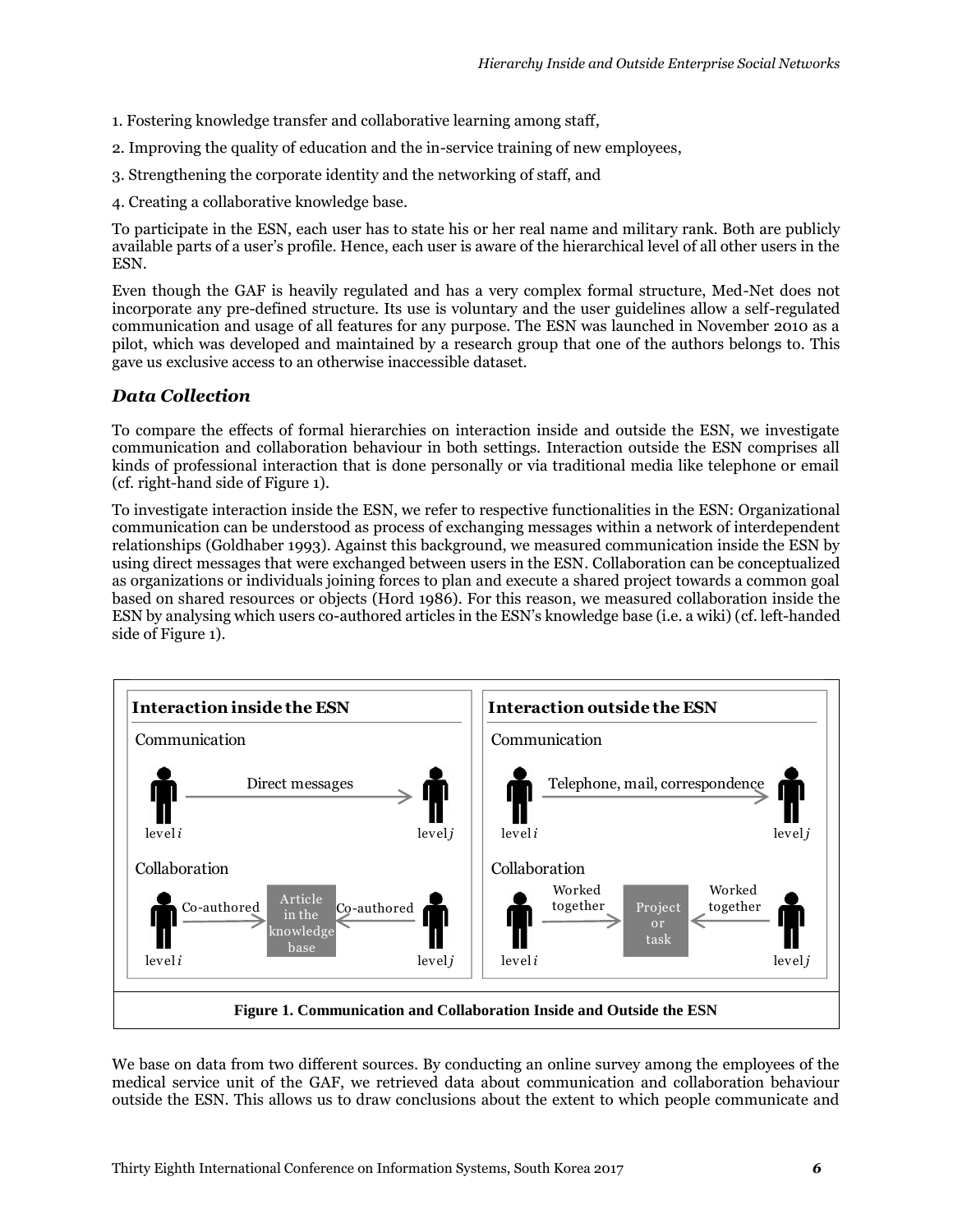collaborate with other people on the different hierarchical levels outside the ESN. Respective data regarding the interaction inside the ESN was ascertained via a dataset exported from Med-Net. Drawing on data from different sources to analyse communication and collaboration outside vs. inside the ESN seems particularly suitable to overcome potential problems of common method bias (cf. Podsakoff et al. 2003).

Basis of our analysis is that the effects of hierarchies can be observed in communication and collaboration behaviour and in consequence, with whom (i.e. hierarchical levels) people communicate or collaborate. To measure the extent of communication and collaboration of a person across hierarchies, we did not only look on who interacted with whom, but also considered the hierarchical level of the involved persons. Thereby, we considered the number of persons on the respective hierarchical levels a person on level *i* has actively communicated or collaborated with. This means, to investigate the hierarchical effects on interaction behaviour we focused on a person's number of interaction partners on the respective hierarchical levels. In doing so, we avoided our analysis being biased by increasing amounts of interaction activities, since it is most important with whom a person has interacted with in the time period under observation.

With respect to communication inside the ESN (cf. left-handed side of Figure 1), we looked, for instance, how many persons on each of the hierarchical levels, a person on level *i* has written at least one direct message to. Hence, we were able to calculate the distribution of communication partners as well as collaboration partners among the different hierarchical levels.

Summing up, our data allow to draw conclusions on whether the effect of hierarchy inside the ESN is the same as outside the ESN and how hierarchies influence communication and collaboration behaviour inside and outside the ESN.

### *Data Collection via Online Survey*

In order to understand the effects of hierarchies on interaction in the daily work outside the ESN we employed an online survey. The target group of the survey were members of the medical service unit.

In the questionnaire, we described and explained both kinds of interaction (i.e. communication and collaboration) in detail, to ensure a comprehensive and coherent understanding among the participants of the survey. Here, for instance, we described communication as all professional communication activities that was among colleagues that are conducted personally, or via telephone, mail, or correspondence. Collaboration outside the ESN was described as working together on the same tasks or projects (this includes activities such as writing a joint concept, planning a task incl. resources and time schedule, problem solve on a complex issue). We explicitly told the participants of the survey not to consider interactions in the ESN when answering the questionnaire.

In the questionnaire we asked for an exemplary workweek comprising (please see appendix for concrete questions): 1) the average numbers of persons a person has communicated and collaborated with, respectively, outside the ESN in his or her daily work and 2) the respective distributions of communication partners and collaboration partners among the hierarchical levels.

Thus, we do not only know the number of persons an employee interacted, but also to which extent he or she interacted with persons on the different hierarchical levels. Communication and collaboration behaviour were surveyed for the years 2013 and 2014, respectively. Before the survey was published, it was critically reviewed by a group of researchers as well as members of the medical service unit [for](http://www.dict.cc/englisch-deutsch/for.html) [reasons](http://www.dict.cc/englisch-deutsch/reasons.html) [of](http://www.dict.cc/englisch-deutsch/of.html) [clarity](http://www.dict.cc/englisch-deutsch/clarity.html) [and](http://www.dict.cc/englisch-deutsch/and.html) [comprehensibility.](http://www.dict.cc/englisch-deutsch/comprehensibility.html) Our questionnaire was attached to an online survey commissioned by the administration of the medical service unit. The invitation to the survey was sent via email to all members of the medical service unit. In order to reach out to as many respondents as possible and since the call for participation was only sent out per mail after around four weeks, the administration of the medical service unit decided to run the online survey for 82 days. Moreover, a link to the survey was posted to the cover page of Med-Net after around the same time. Whereas this is a rather long period for a survey, we have no reason to believe that there were timing effects. It was also not possible for a person to re-take the survey. As a result, we were able to collect a sample of 126 complete and valid responses.

The respondents were all employed at the medical service unit. 34% of the respondents indicated they were female, 61% male (5% did not answer the question). 67% declared they were 39 years old and younger, 31% were between 40 and 65 (2% did not answer). Please also note that none of the 126 respondents had a special role related Med-Net like being in charge of the communication unit or being the administrator of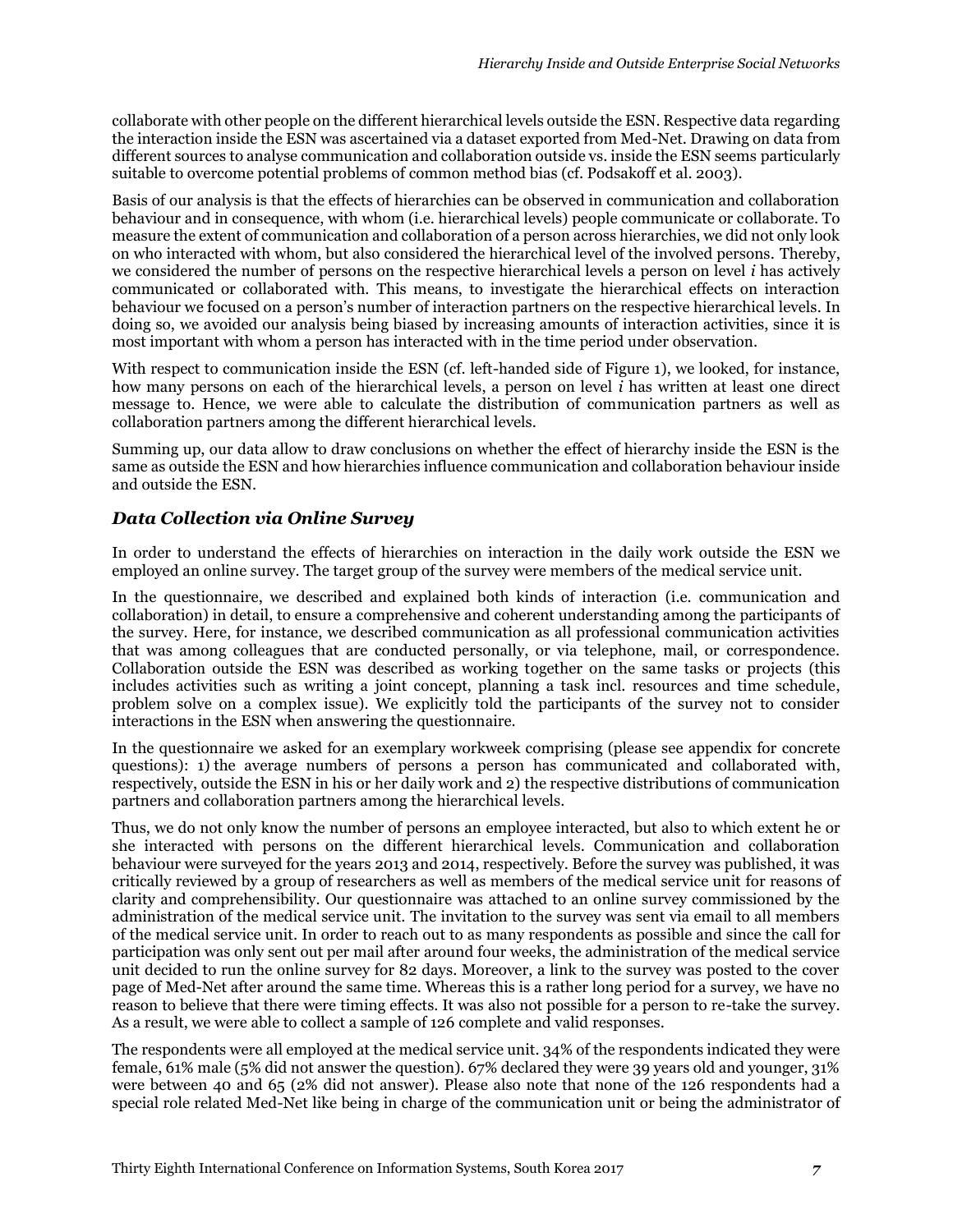Med-Net. The respondents were mere Med-Net users. Whereas not all participants of the survey have joined the medical service unit prior to 2014 or preferred not to answer to some questions the sample size might differ between the years 2013 and 2014 as well as between communication and collaboration.

Table 2 provides information about the respondents' hierarchical level as well as the share of each hierarchical level in the medical service unit in 2013 and 2014. In addition, it also comprises information about the sample size for communication and collaboration in each year. For instance, 125 persons provided valid responses regarding their communication behaviour in 2014. Since no generals (i.e., level 7) participated in the survey, we do not consider the behaviour of persons on level 7 in our further analysis (Armstrong and Overton 1977).

| Table 2. Number and Share of Persons and Respondents on the Different Hierarchical Levels |                                                                 |      |                                            |            |                      |              |  |
|-------------------------------------------------------------------------------------------|-----------------------------------------------------------------|------|--------------------------------------------|------------|----------------------|--------------|--|
| Hierarchical                                                                              | Share of persons in<br>the medical service<br>unit <sup>1</sup> |      | Number of respondents in the online survey |            |                      |              |  |
| level                                                                                     |                                                                 |      | Communication                              |            | <b>Collaboration</b> |              |  |
|                                                                                           | 2013                                                            | 2014 | 2013                                       | 2014       | 2013                 | 2014         |  |
| Level 7                                                                                   | 0%                                                              | 0%   | $0(0\%)$                                   | $0(0\%)$   | 0(0%)                | $0(0\%)$     |  |
| Level 6                                                                                   | 13%                                                             | 14%  | 46 (43%)                                   | 46 (37%)   | 43 (46%)             | 44 (41%)     |  |
| Level 5                                                                                   | 7%                                                              | 7%   | 5(5%)                                      | 7(6%)      | 5(5%)                | 5(4%)        |  |
| Level 4                                                                                   | 3%                                                              | 3%   | 27(25%)                                    | 30(24%)    | 19 (20%)             | 23(21%)      |  |
| Level 3                                                                                   | 36%                                                             | 38%  | 22 (20%)                                   | 25(20%)    | 18 (20%)             | 20 (19%)     |  |
| Level 2                                                                                   | 11%                                                             | 13%  | 1(1%)                                      | 9(7%)      | 1(1%)                | 7(7%)        |  |
| Level 1                                                                                   | 30%                                                             | 25%  | 7(6%)                                      | 7(6%)      | 8(9%)                | 8 (8%)       |  |
| <b>Sum</b>                                                                                | 100%                                                            | 100% | 108 (100%)                                 | 125 (100%) | 94 (100%)            | $107(100\%)$ |  |

#### **Table 2. Number and Share of Persons and Respondents on the Different Hierarchical Levels**

Based on the information provided by the participants of the survey, for each year and each hierarchical level, respectively, we derived the average distributions of an employee's communication partners and collaboration partners among the hierarchical levels. Hence, we can for instance state, to what extent a person on level 4 on average communicated outside the ESN with persons on the same hierarchical level (i.e., level 4), or on the next higher hierarchical level (i.e. level 5), or with persons on any other level of the organizational hierarchy in 2014. These distributions were calculated on average for each hierarchical level, respectively.

# *Data Collection via Log File from Med-Net*

 $\overline{a}$ 

To be able to analyse the effects of hierarchies on interaction inside the ESN, the medical service unit of the GAF provided us with a dataset ranging from January 2013 to December 2014 that was extracted from Med-Net. This allowed us to investigate users' interaction behaviour without exerting any control on the ESN and its users. To ensure confidentiality, all personal information (e.g., user names) was removed during data export. The dataset contains, amongst others, information regarding 3,273 unique Med-Net users including their military hierarchical level, direct messages exchanged with other users as well as written, modified, and read articles in the knowledge base.

We used the direct messages to represent communication in the ESN. For our research, we can draw on 942 direct messages written in 2013 and 2014 to represent communication inside the ESN. As prior mentioned, we used the knowledge base that can be considered as a wiki to investigate collaboration inside the ESN. Therefore, we assume that two users of the ESN collaborated if they co-authored the same article

 $<sup>1</sup>$  Due to confidentiality and on behalf of the administration of the GAF, we are not allowed to provide information on</sup> the absolute number of persons on each hierarchical level.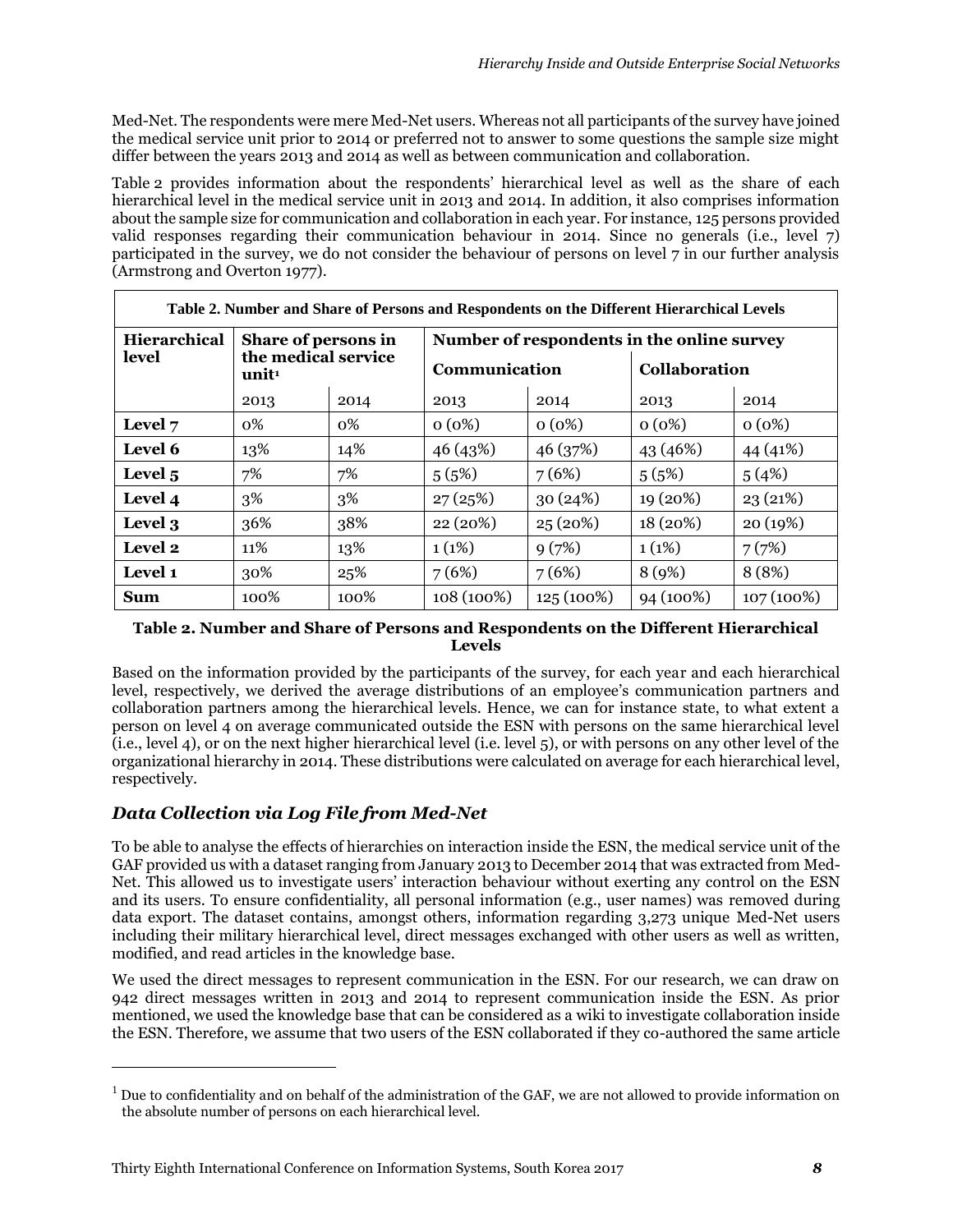in the knowledge base. In the knowledge base a total of 485 articles were authored and 752 modifications were undertaken in the time period under observation. Summing up, we analyse users' communication in terms of direct messages sent to other users and collaboration in terms of working together on articles in the knowledge base in the time period under observation.

Depending on the hierarchical level, Table 3 shows the number and share of users in the ESN as well as the respective sample sizes for communication and collaboration inside the ESN for the years 2013 and 2014. On this basis, for each year and each hierarchical level, respectively, we calculated the average distributions of an employee's communication partners and collaboration partners among the hierarchical levels – i.e., to what extent users on a specific hierarchical level on average interacted with other users in the ESN depending on the hierarchical levels.

| Table 3. Number and Share of ESN Users on the Different Hierarchical Levels |                                      |           |                                                  |           |                      |           |  |
|-----------------------------------------------------------------------------|--------------------------------------|-----------|--------------------------------------------------|-----------|----------------------|-----------|--|
| <b>Hierarchical</b>                                                         | Number of unique<br>users in the ESN |           | Number of users included in our dataset (sample) |           |                      |           |  |
| level                                                                       |                                      |           | Communication                                    |           | <b>Collaboration</b> |           |  |
|                                                                             | 2013                                 | 2014      | 2013                                             | 2014      | 2013                 | 2014      |  |
| Level 7                                                                     | 7(0%)                                | 8(0%)     | 2(1%)                                            | 3(1%)     | 0(0%)                | 1(1%)     |  |
| Level 6                                                                     | 278 (16%)                            | 686 (24%) | 62 (16%)                                         | 84 (16%)  | 23(15%)              | 27(29%)   |  |
| Level <sub>5</sub>                                                          | 171 (10%)                            | 239 (8%)  | 41 (10%)                                         | 40 (8%)   | 18(12%)              | 12(13%)   |  |
| Level 4                                                                     | 699 (39%)                            | 761 (27%) | 173 (44%)                                        | 188 (37%) | 78 (51%)             | 34 (36%)  |  |
| Level 3                                                                     | 438 (24%)                            | 616(21%)  | 88 (22%)                                         | 127(25%)  | 24 (16%)             | 11(12%)   |  |
| Level 2                                                                     | 86 (5%)                              | 316(11%)  | 10(3%)                                           | 29(5%)    | 1(1%)                | $0(0\%)$  |  |
| Level 1                                                                     | 116 (6%)                             | 257(9%)   | 15(4%)                                           | 41 (8%)   | 8(5%)                | 9(9%)     |  |
| Sum                                                                         | 1,795                                | 2,883     | 391 (100%)                                       | 512(100%) | 152 (100%)           | 94 (100%) |  |

**Table 3. Number and Share of ESN Users on the Different Hierarchical Levels**

# **Results**

This section is dedicated to the findings of our study. First, we analyse whether the effects of hierarchies on communication and collaboration generally differ inside and outside the ESN. Then, we focus on how hierarchies influence communication and collaboration behaviour inside and outside the ESN.

### *Differences in the Effects of Hierarchies Inside and Outside the ESN*

In a first step, we aimed to investigate if the effects of hierarchies on communication and collaboration inside the ESN are the same as outside the ESN. These effects are recognizable in with whom (resp. hierarchical level) persons communicate and collaborate. Therefore, for each year and each hierarchical level, respectively, we calculated the distribution of communication partners as well as collaboration partners among the different hierarchical levels. For doing so, for each hierarchical level we calculated the share of communication and collaboration partners among the hierarchical levels. Here, for instance, in the ESN in 2014 30% of the communication partners of a person on level 3 were persons on level 3, while 45% of the communication partner were on level 4, 7% on level 6 and so on. This was done for communication and collaboration inside and outside the ESN for each year respectively. Then, we applied a chi-squared test for homogeneity (Pearson 1900) to compare the respective distributions inside and outside the ESN. A chisquared test for homogeneity can be applied to categorical data in order to determine whether frequency counts (here: communication partners among the hierarchical levels) are distributed identically across different populations (here: inside and outside the ESN) (cf. e.g., Greenwood and Nikulin 1996).

Table 4 shows the results of the chi-squared test for each hierarchical level. For level 6 for instance, we observe a test value of 53.76 for communication in 2013. For this test value, we have to reject the hypothesis that for this year and hierarchical level, communication partners inside and outside the ESN share the same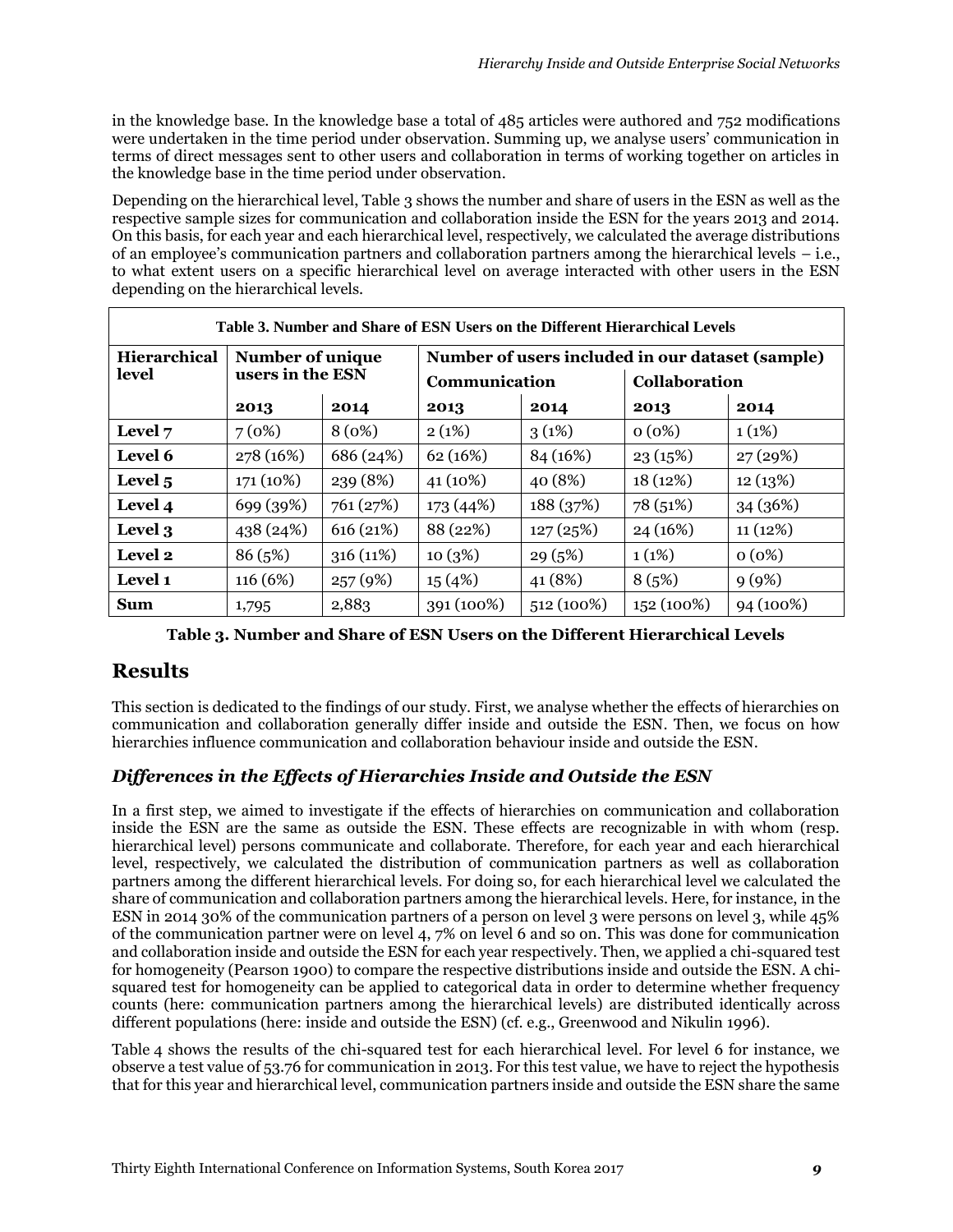distribution (for *α*=0.01). Thus, we found evidence that for level 6 and 2013 the effects of hierarchies on communication inside and outside the ESN differ significantly.

The results (cf. Table 4) further indicate that this holds true not only for level 6 and communication in 2013 but also for all other hierarchical levels and communication in both years (except for level 4 in 2014). In addition, similar results can be observed for collaboration in the years 2013 and 2014. Hence, we found evidence that the effects of formal hierarchies inside and outside the ESN do not only differ with respect to communication but also with respect to collaboration.

Overall, the results show that a person's behaviour inside the ESN significantly differs from his or her behaviour outside the ESN with respect to whom the person communicates and with whom the person collaborates. This means that inside the ESN persons interact with persons from other hierarchical levels than they do outside the ESN.

| <b>Hierarchical</b> | Communication |            | <b>Collaboration</b> |             |
|---------------------|---------------|------------|----------------------|-------------|
| level               | 2013          | 2014       | 2013                 | 2014        |
| Level 6             | $53.76***$    | $30.00***$ | 66.97***             | $40.84***$  |
| Level 5             | $11.32*$      | $18.75***$ | $14.72***$           | $10.74*$    |
| Level 4             | $15.81***$    | 4.79       | $33.11***$           | $30.72***$  |
| Level 3             | $64.67***$    | $38.25***$ | $83.82***$           | $96.89***$  |
| Level 2             | $101.59***$   | $56.36***$ | $125.00***$          | $100.00***$ |
| Level 1             | $16.74***$    | $11.02*$   | $100.00***$          | $35.07***$  |

#### **Table 4. Results of the Chi-squared Test for Homogeneity (including Level of Significance α)**

### *Impact of Hierarchies on Employees' Interaction*

Further, we aim to analyse how the hierarchical effects influence communication and collaboration inside and outside the ESN. Since the number of persons in each hierarchical level varies greatly in size (cf. Table 2 and Table 3), a population bias (Howison et al. 2011) could skew the results. For instance, in the ESN in 2013 a person on level 4 may have 25 communication partners among his or her peers (i.e. on level 4) and two communication partners on level 7. Hence, based on mere absolute numbers one might argue that most interaction partners belong to the same hierarchical level while communication partners on level 7 are clearly underrepresented. However, as already noticed, the number of persons on each hierarchical level varies greatly in size: while in 2013 there are only seven Med-Net users on level 7, there are nearly a hundred times more users on level 4 (cf. Table 3). Hence, the absolute number of possible interaction partners on level 7 is much smaller than the absolute number of possible interaction partners on level 4. To allow comparisons regarding the extent of interaction in terms of the number of interaction partners on different hierarchical levels we have to consider both, the number of actually observed interaction partners and the number of possible interaction partners on the respective hierarchical level in Med-Net. This is because communication and collaboration may not only be subject to the influence of hierarchy, but also to the sheer number of persons on the respective hierarchical level.

If hierarchy had no influence on the interaction between persons, the number of a person's interaction partners on a certain hierarchical level would be proportional to the number of persons on the respective hierarchical level. If, for instance, the number of persons on level 1 is as four times as the number of persons on level 3, it would be expected that a person has four times more interaction partners among persons on level 1 than among persons on level 3. In the following, to account for this fact, we compare the observed distributions of communication partners and collaboration partners inside and outside the ESN to the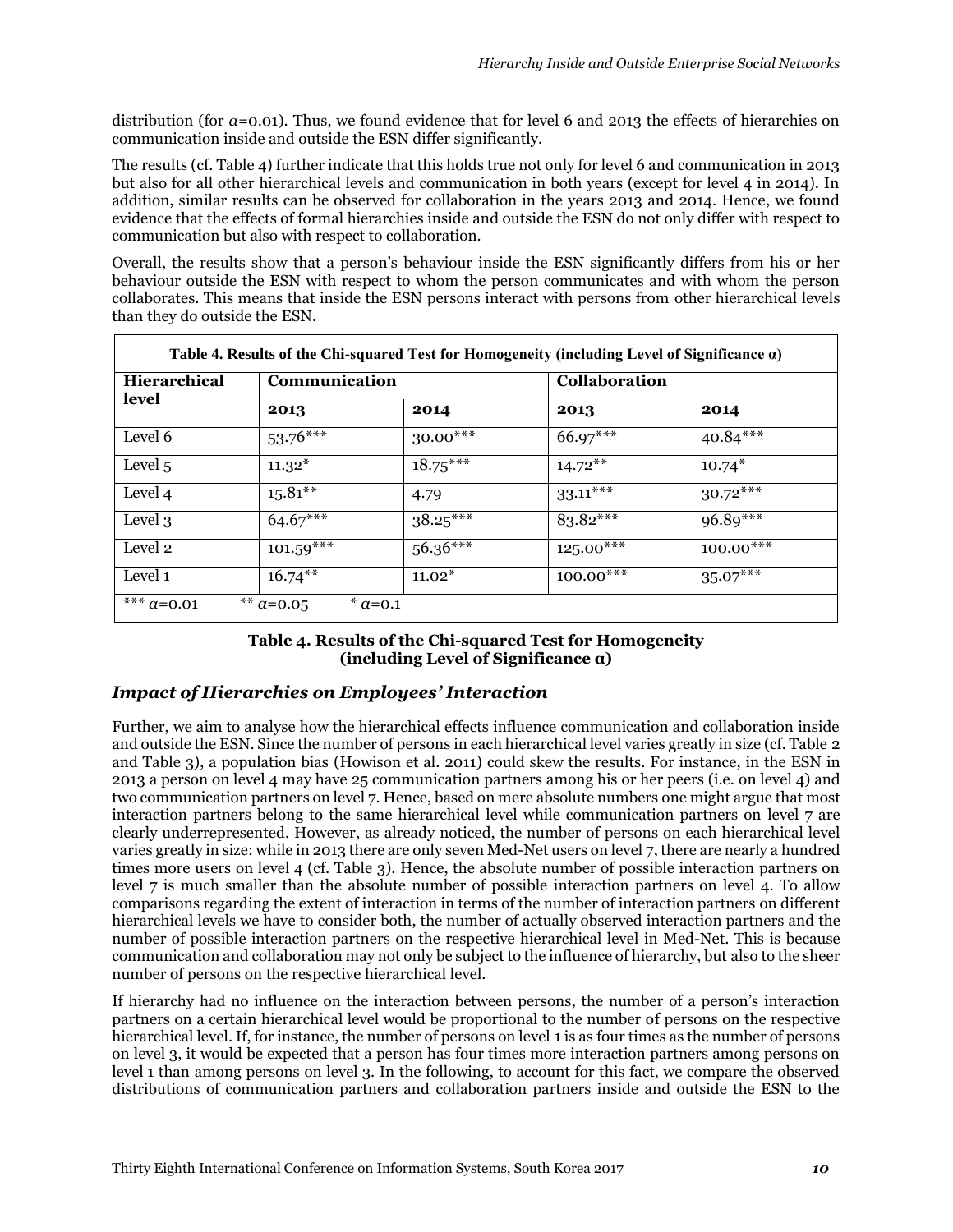respective expected distributions if hierarchy had no influence. The underlying idea of using the expected distribution if hierarchy had no influence is illustrated in Figure 2.



For reasons of simplicity, Figure 2 only comprises five hierarchical levels (*i*+2, *i*+1, *i*, *i*-1, and *i*-2), where *i*+2 is the highest and *i-2* is the lowest level. The left-hand side of Figure 2 illustrates the distribution of the number of persons with respect to the hierarchical levels. This distribution is used to represent the expected distribution if hierarchy had no influence on a person's interaction (i.e. communication or collaboration) partners depending on the hierarchical levels, respectively the differences in hierarchical levels. Positive differences in hierarchical levels refer to interaction with persons on higher levels, while negative differences indicate interaction with persons on lower hierarchical levels. Regarding the example in Figure 2, for a person on level *i* the difference is 2 for interaction with persons on level *i*+2 and -2 for interaction with persons on level *i*-2. Due to the smallest number of persons on level *i+2* and the highest number of persons on level *i*-2, a person on *level i* is expected to have the smallest number of interactions with persons who are two levels higher and the highest number of interactions with persons who are two levels lower. The actually observed distribution of interaction partners may differ from this expected distribution (cf. centre of in Figure 2).

In the following, to determine the impact of hierarchical effects on employees' interaction, we calculate the relative differences between the values of the actually observed distribution and the respective values of the expected distribution if hierarchy had no influence (cf. right-hand side of Figure 2). In Figure 2, this results in a positive relative difference for a difference in hierarchical levels of 2 while the other relative differences are negative. Indeed, the relative frequencies of interaction partners on all other hierarchical levels (*i+*1, *i, i-*1, and *i-*2) are lower than expected if hierarchy had no influence.

Based on these theoretical considerations, for each person we calculated the relative differences between the values of the actually observed distributions of the interaction partners and the respective values of the expected distributions of the interaction partners if hierarchy had no influence for each hierarchical level. For reasons of comprehensibility, we decided to aggregate the data for all users. We are aware that not all hierarchical levels have the same number of higher and lower levels. For instance, level 6 has just one higher level (i.e. level 7) but level 4 has three higher and three lower levels. Thus, we considered the respective numbers of hierarchical levels that can theoretically be bridged as well as the share of persons on the respective hierarchical levels as weights in our analysis.

Figure 3 shows the aggregated results depending on the respective differences in hierarchical levels. Thereby, as introduced above, positive differences in hierarchical levels represent interaction with persons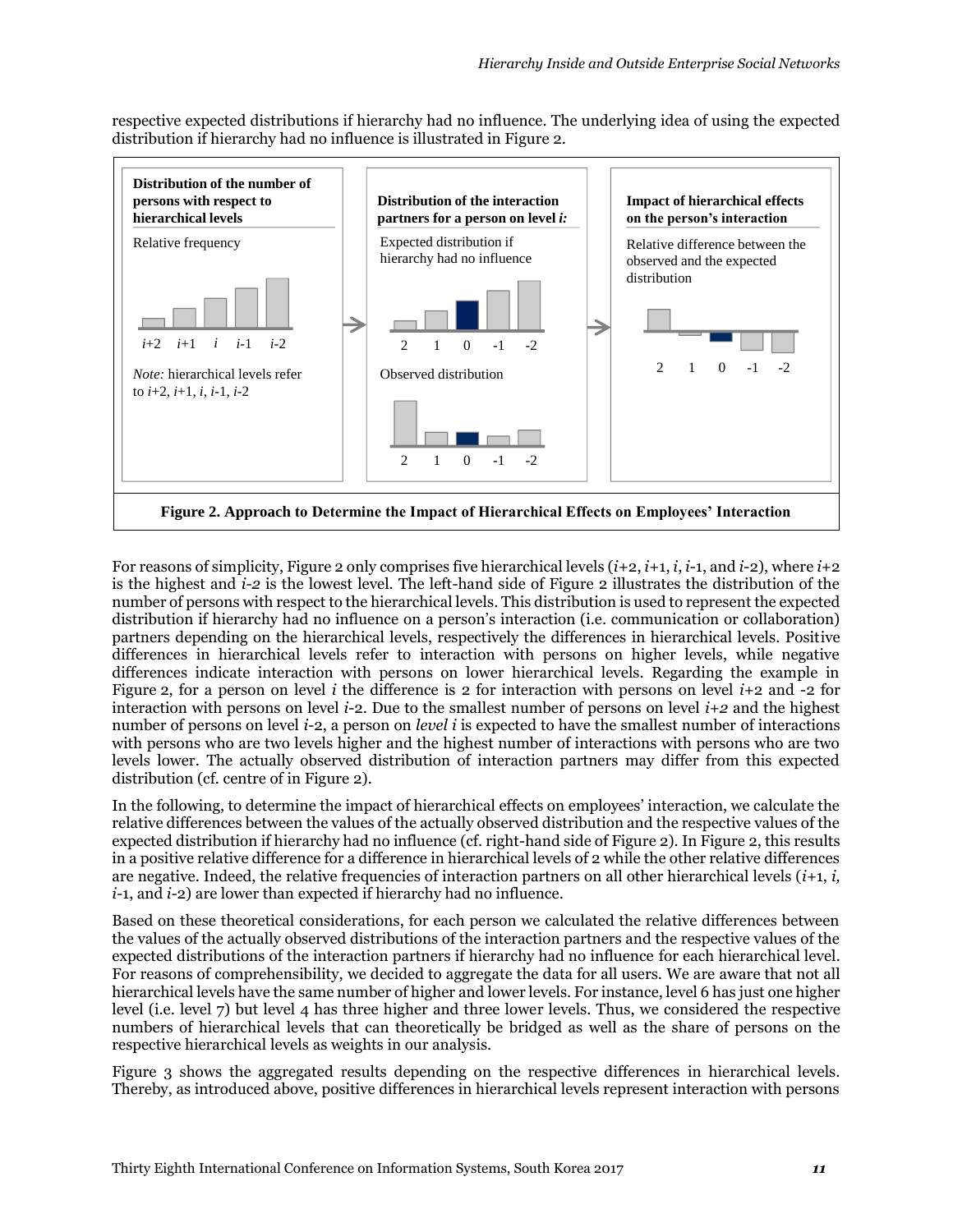on higher hierarchical levels and vice versa. Moreover, for reasons of clarity and comprehensibility all communication and collaboration that bridges at least two hierarchical levels was aggregated.



The upper part of Figure 3 refers to communication (cf. diagram a)) and collaboration (cf. diagram b)) outside the ESN. Here, for instance, the relative frequencies of communication partners on the same hierarchical level (i.e., difference in hierarchical levels of 0) are 208% (for 2013) respectively 232% (for 2014) higher than it would be expected if hierarchy had no influence. In contrast, the relative frequencies of communication partners on the next higher level are 66% (for 2013) respectively 41% (for 2014) lower than expected. According to our results, hierarchy seems to have a strong influence on communication outside the ESN. Indeed, it is particular remarkable that persons primarily tend to communicate with their peers resulting in strongly over proportional numbers of communication partners on the same level (for communication the observed distributions significantly (for *α*=0.01) differ from the expected distributions if hierarchy had no influence). Further, it becomes evident that there is much less communication with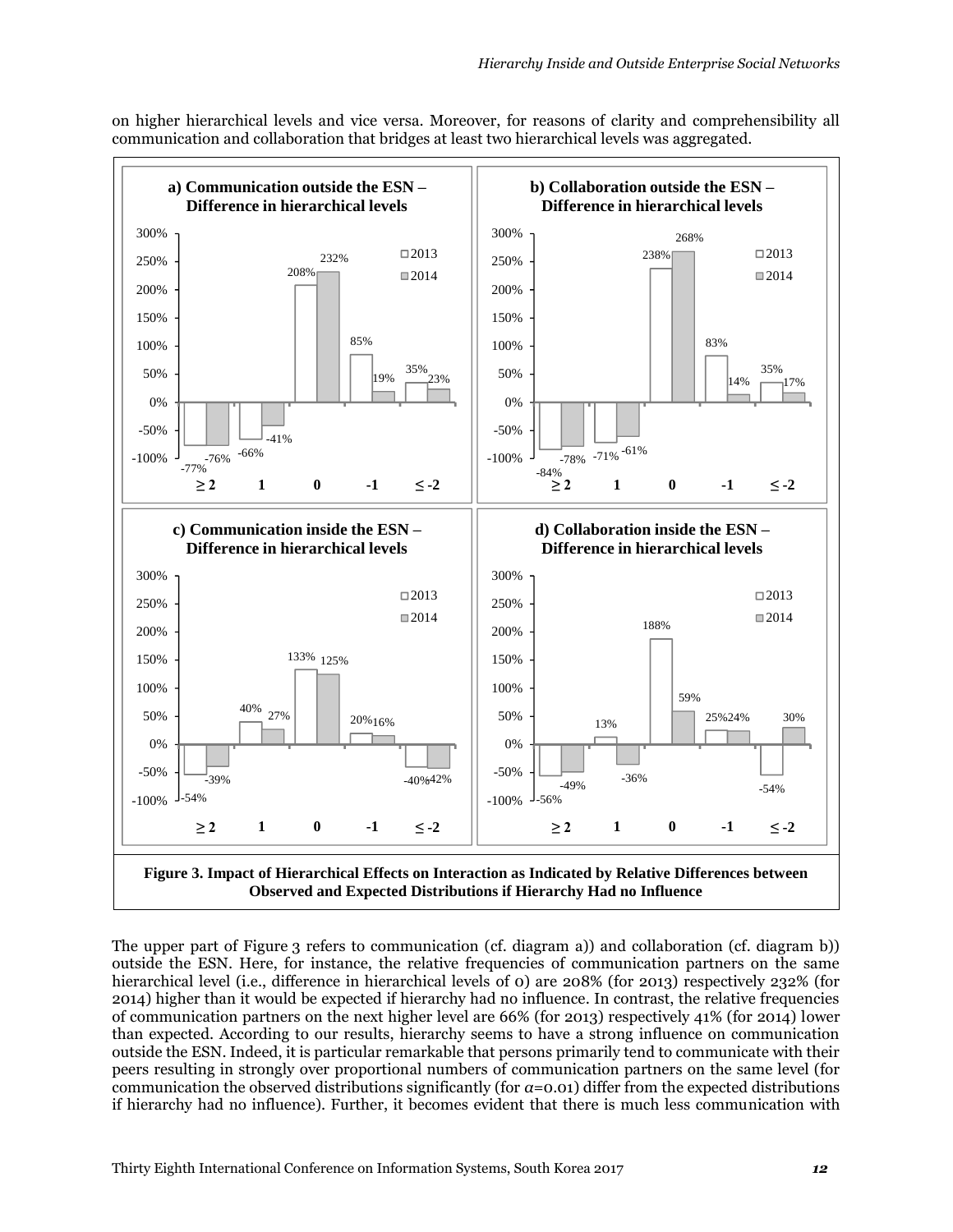persons on higher hierarchical levels. This also holds for collaboration outside the ESN. While people tend to collaborate with their peers and subordinates, less collaboration than expected is observed with superiors. Here, the distributions differ significantly (for  $a=0.01$ ) too.

The lower part of Figure 3 refers to communication (cf. diagram c)) and collaboration (cf. diagram d)) in the ESN. The results reveal that in the ESN persons also primarily communicate with their peers: we found that the observed distributions for communication significantly (for *α*=0.01) differ from the expected ones if hierarchy had no influence. Moreover, the more hierarchical levels communication has to bridge, the less persons actually communicate with each other (cf. decreasing relative differences). For collaboration in the ESN, we observed a strong hierarchical influence for 2013 (observed distribution significantly (for *α*=0.01) differs from the expected one). However, collaboration behaviour within the ESN obviously changed in 2014. Indeed, for this year the results indicate a reduced impact of hierarchical effects and the observed distribution does not significantly (for *α*=0.01) differ from the expected one if hierarchy had no influence.

Summing up, we found that hierarchy significantly influences communication and collaboration inside and outside the ESN. Persons primarily tend to interact with their peers and barely bridge multiple hierarchical levels. However, the effects of hierarchies inside and outside the ESN differ to some extent. Within the ESN the hierarchical effects seem not as strong as outside the ESN. While outside the ESN communication and collaboration with superiors seems to be heavily limited, interaction inside the ESN seems to be more open. Here, persons communicate and collaborate more with superiors than outside the ESN. In contrast, inside the ESN persons tend to interact less with their subordinates. Thus, in the ESN interaction seems not to be limited by a clear line of control and command while outside the ESN a top-down line can be observed. Finally, while hierarchical effects outside the ESN seem to barely change over time, comparing interaction inside the ESN for the years 2013 and 2014, we observe a decrease of hierarchical effects on collaboration. Hence, it may be argued that over time ESN can contribute to reducing hierarchical effects in an organization and can lead to flatter hierarchies.

# **Discussion**

We aimed to investigate the effects of formal hierarchies on employees' interaction (i.e., communication and collaboration) inside and outside ESN.

Interaction outside ESN comprises all kinds of professional interaction that is done personally or via the use of traditional media such as telephone or email between two or more persons. This allows us to draw conclusions about the effect of ESN compared to other media. The findings contribute to theory and practice in different ways. Overall, our results provide insights into how people behave regarding their communication and collaboration partners inside and outside ESN with respect to the influence of formal organizational hierarchy. The hierarchical effects can be recognized by the amount of interaction between the different hierarchical levels – i.e., how much interaction with respect to communication and collaboration takes part between a person and other persons on the same level (peers), on higher levels (superiors), or on lower levels (subordinates).

# *Differences in the Effects of Hierarchies Inside and Outside the ESN*

First of all, our findings show that the hierarchical effects, i.e. a person's behaviour with respect to whom to interact, inside and outside the ESN, differ significantly (cf. Table 4). More precisely, the observed medical employees communicate and collaborate more with people from other hierarchical levels than they do outside the ESN. From a management perspective, this is of special interest for those responsible for introducing ESN. Other studies have shown that ESN can act as space for networking and crowdsourcing. They can be used for discussion, input generation, idea generation as well as informal talk beyond formal professional guidelines (Richter and Riemer 2013). This leads to better and faster decisions, increases the innovative capacity of a team and raises awareness for occurring problems and their solutions. For all this to happen it is important that the employees do not stick to themselves, but use the full potential of their colleagues that goes beyond their social capital (Faraj et al. 2011; Steinfield et al. 2009). In other words, communicating and collaborating across different hierarchical levels means using the full potential of the existing organisational knowledge. The Med-Net users seem to have recognized these benefits of the ESN and use the ESN beyond their interaction patterns regarding their tasks in their daily work. For instance, they use the ESN to extend their knowledge by collaborating with others from different hierarchical levels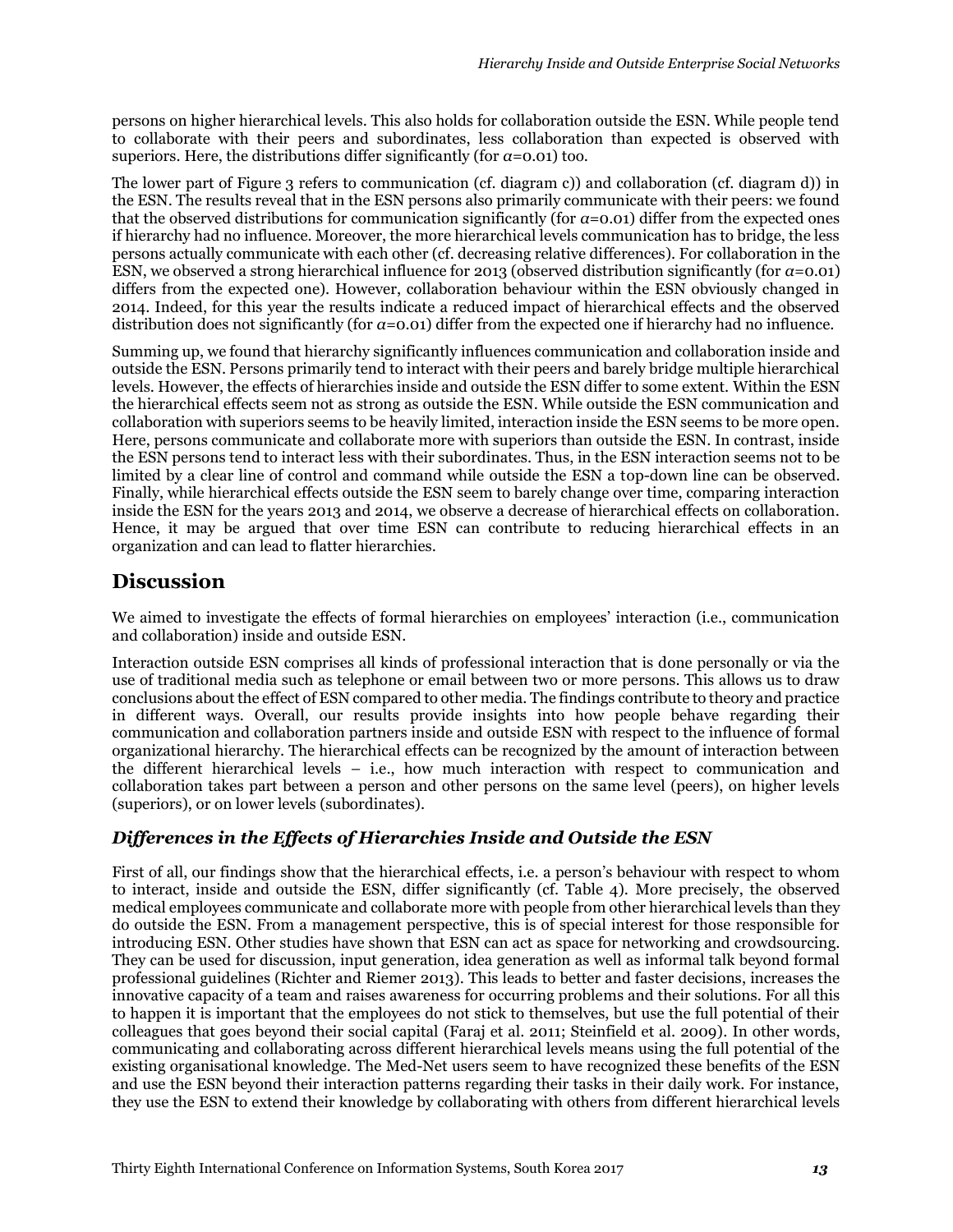in the knowledge base or actively communicating experiences and knowledge with other users apart their usual professional environment.

### *Impact of Hierarchies on Employees' Interaction*

Second, our study sheds light into the impact of hierarchy on interaction, i.e. communication and collaboration. Although the effects of formal hierarchies inside and outside the ESN differ, we could observe that employees generally tend to communicate and collaborate more with their peers – i.e. colleagues on the same hierarchical level (cf. Figure 3). While communication and collaboration behaviour outside the ESN seems to be more controlled by a regime of administrative procedures and job roles defined by higher level superiors (Powell 1990; Putzke et al. 2010), also inside the ESN employees seem to bear in mind the hierarchal level of others for their interactions (also see Riemer and Richter 2010). The persistence of hierarchies not only outside but also inside the ESN might be explained with a number of reasons. One is that the employees have appropriated Med-Net in a way that reproduces their daily practices. People within the same hierarchical level are more likely to share similar interests as well as communication practices (West et al. 1999). Another reason is that people might try to minimize communication with higher levels beyond their daily work as they try for instance to avoid being perceived as a careerist or sycophant. Some might even expect professional disadvantages if superiors consider their behaviour in the ESN to be disrespectful or inappropriate. We do not have data to proof this hypothesis and would like to investigate this question in further studies.

### *Reduced Impeding Effect of Hierarchy*

Third, nevertheless the most interesting result is that the impeding effect of not communicating due to hierarchy seems to be weaker inside the ESN than outside the ESN (cf. Figure 3). This impeding effect is clearly recognizable for interactions outside the ESN, i.e. employees tend to interact with their subordinates in preference and hesitate to interact with superiors. In contrast, inside the ESN these strict hierarchical structures seem to be erupted. Here, the differences between the observed distributions of communication and collaboration partners on the one hand, and the respective expected distributions if hierarchy had no influence on the other hand, are smaller than outside the ESN. Inside the ESN employees do communicate less with their subordinates and more with superiors than outside the ESN. A reason for the shift from communication with subordinates to superiors can be that employees are less hesitant to interact with superiors than they would be outside the ESN as they use the ESN, for instance, for seeking advice and additional knowledge. From a managerial perspective, this is of interest for organizations to foster interaction across hierarchies. For instance, ESN can facilitate the participation from all hierarchical levels during the creation of new innovations, can help to create a more open firm culture where also subordinates interact with higher level superiors beyond their formal organization, and can support business transformations (e.g., as a vehicle in digital transformations) by enabling a more networked communication and collaboration. This enables for instance senior managers to be close to actual business, worries, and needs of their staff, and to experience the progress of their transformation. This is in line with other studies that showed how senior managers successfully used ESN to be able to respond to the needs of their employees (Riemer et al. 2011).

#### *Effects over Time*

Further, we showed that initially the impact of formal hierarchies was higher for collaboration than for communication but changed over time. In 2014, the formerly high impact of hierarchy on collaboration nearly vanished. In line with what was stated earlier, users need time to get used to this new form of open communication and collaboration and to appropriate the ESN into their work practices (Richter and Riemer 2013). Nevertheless, our results show that the strong and persisting impact of hierarchy on communication and collaboration can slightly decrease over time. Or in other words: it may be argued that over time ESN contribute to reducing hierarchical effects and may lead to flatter hierarchies. To the best of our knowledge our study is the first to show based on large datasets that the impact of hierarchy on communication and collaboration can slightly decrease over time and we hope that there will be other studies to further study this effect.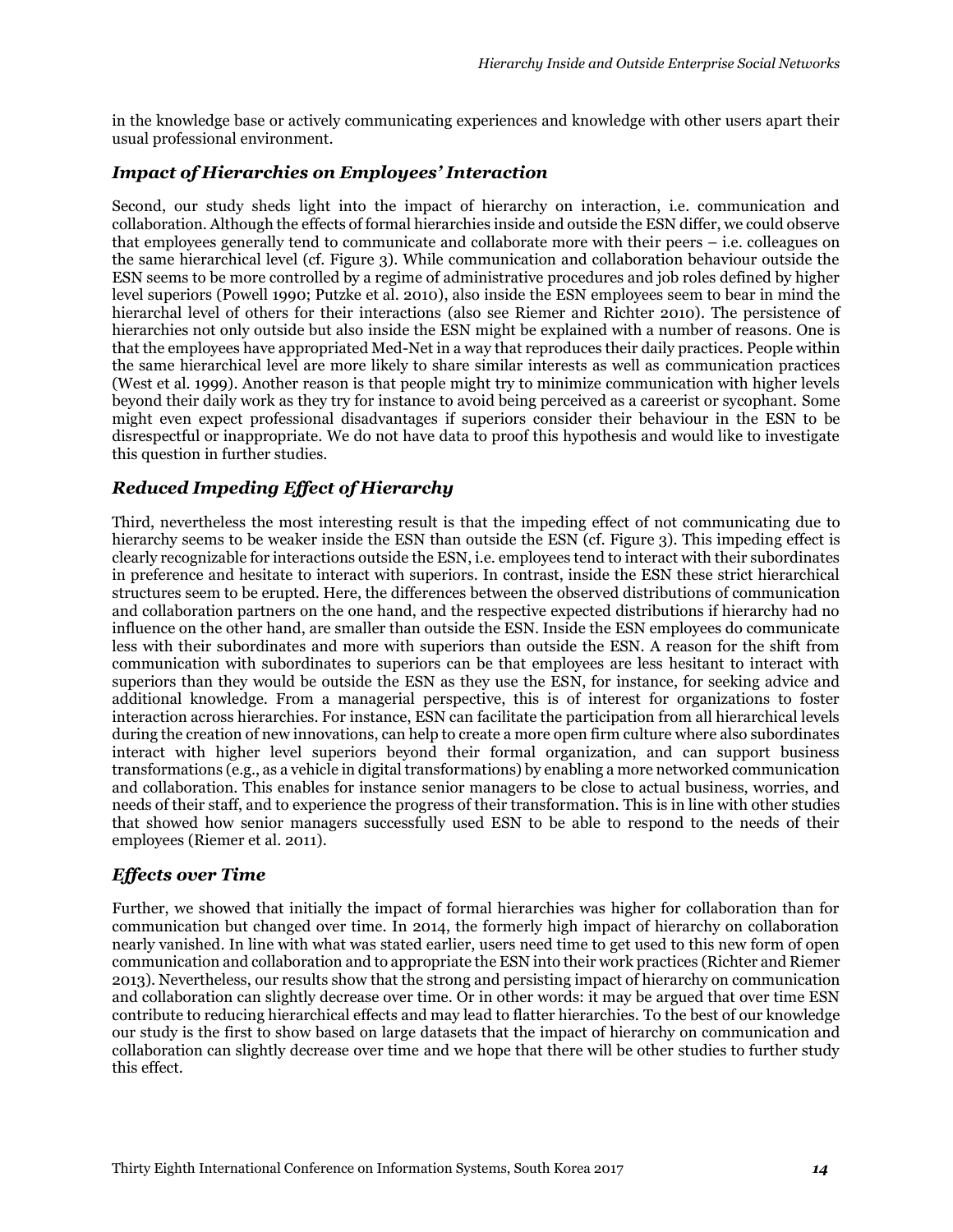### *Methodological considerations*

Finally, triangulating data from two sources (i.e. data on interaction inside the ESN from a log file and data on interaction outside the ESN via an online survey) as research method allowed us not only to investigate the hierarchical effects inside and outside the ESN, but also to investigate how both differ. Whereas other authors (e.g., Behrendt et al. 2015; Riemer et al. 2015) have only considered data from inside the ESN, our method allows a more in-depth investigation of the interplay of ESN and formal hierarchy. Indeed, we are able to draw conclusions on how the people's behaviour inside differs from their behaviour outside the ESN and how this is affected by hierarchies. Hence, our paper allows a much more comprehensive view on how formal hierarchies effect interactions in ESN in relation to other communication than prior research (e.g., Behrendt et al. 2015; Riemer et al. 2015).

## *Limitations and Further Research*

Although our findings provide first and interesting insights into the differences of hierarchical effects inside and outside ESN, they have to be seen in the light of several limitations. First, we only studied one single institution. Nevertheless, the case of Med-Net was selected for its high transparency of the hierarchical structures which allows us to clearly differentiate between hierarchical levels and to thoroughly analyse the hierarchical effects. Whereas military organizations might differ from business organizations in some points, comparable hierarchical structures (i.e. bureaucratic/orthodox organizations), where all positions are placed along official lines of top-down command and control, can also be found in other organizational contexts outside the military domain (Corominas-Murtra et al. 2013), for example in large organizations or in the consulting business (Stieglitz et al. 2014). Further studies can support to confirm the findings of this study.

Second, we only analysed two types of interaction. Obviously, communication and collaboration cannot completely reflect users' behaviour in ESN, which also takes part in the creation of social relationships. However, it might be assumed that the selected kinds of interactions are important and well-used functionalities of ESN. While in a first step it seemed appropriate to use communication and collaboration as examples for users' behaviour inside ESN, further studies are needed to analyse other types of relations such as social relationships.

Third, we did not consider individual attributes like age, gender, and experience (e.g., years of service) explicitly. While, the hierarchical levels may already partly reflect age and experience, this leaves room for further studies. Finally, although we considered different time frames, the network dynamics were not the focus of this study. This leaves room for future research considering the investigated effects over longer periods of time in more detail.

# **Conclusion**

Ever more organizations have been adopting ESN to foster collaboration, communication, and knowledge sharing among employees (Aral et al. 2013; von Krogh 2012). While there is a growing body of literature in the emerging field of ESN, we observe a lack of research focusing on the interplay of formal organizational hierarchies and users' behaviour in ESN. In order to use the full potential of the organisation's knowledge it is important that the employees do not stick to the same hierarchical level, but use the full potential of their colleagues that goes beyond their own social capital (Faraj et al. 2011; Steinfield et al. 2009). In other words, companies have an interest for organizations that use ESN to foster collaboration across hierarchies.

In this context, the aim of this paper was to investigate how formal organizational hierarchy affects employees' interaction inside and outside ESN and how these effects differ. Our research is spurred by a plethora of data generated in ESN when users connect and communicate with one another (Giles 2012) as well as data from an online survey. This data wealth allows for great opportunities to investigate and understand the interplay of formal organizational hierarchies and employees' behaviour.

We could show that formal organizational hierarchies significantly affect the way employees interact with each other inside and outside the ESN. Thereby, employees generally tend to communicate and collaborate with persons on the same hierarchical level but barely bridge different hierarchical levels. However, it has to be noted that hierarchical effects on employees' interaction inside and outside ESN differ to certain extent. While people tend to interact along a top-down line of command outside the ESN, interaction inside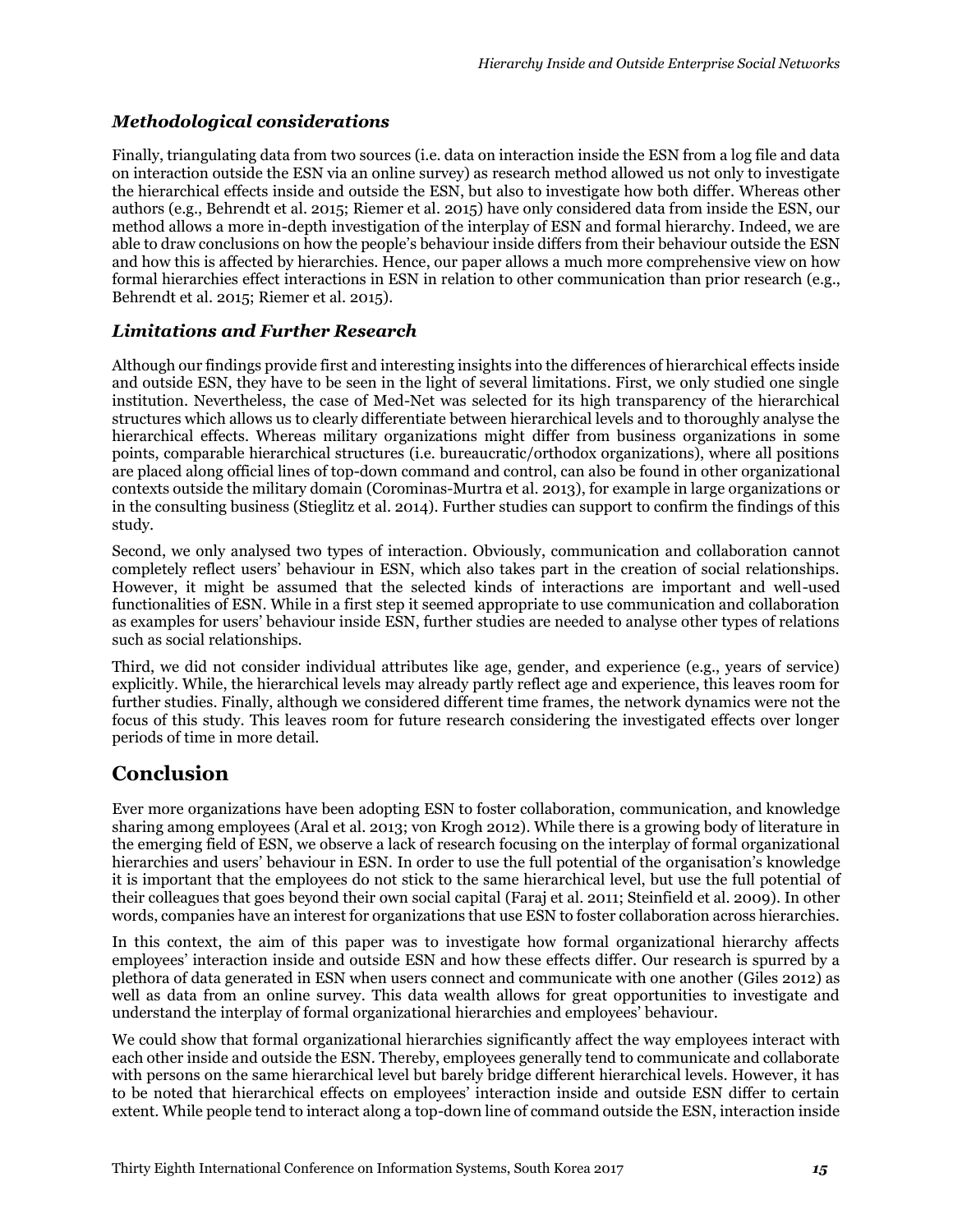the ESN seems to be more open and not as limited. Moreover, we observed first indications that hierarchical effects on collaboration in the ESN tend to decrease over time. Thus, it might be assumed that ESN can contribute to reducing hierarchical effects in organizations and can lead to flatter hierarchies.

With our paper, we hope to contribute to a better understanding of the emerging phenomenon of ESN. Summing up, we believe that our work is an important step towards better understanding the interplay of formal organizational hierarchies and users' behaviour in ESN. We hope that our paper will stimulate further research on this fascinating topic and will serve as a proper starting point for future work.

# **Appendix: Questionnaire to Survey Interaction outside the ESN**

In the following, please find an excerpt of the questionnaire used to survey employees' interaction (i.e., communication and collaboration) in their daily work outside the ESN. As the questions for the two years surveyed (i.e., 2013 and 2014) are analogous, we focus on the general schema of the respective questions.

### *Intro: Interaction in your daily work at the German Armed Forces*

The following questions refer to your interactions within your daily work at the medical service unit of the German Armed Forces. For our research, it is important to find out, with whom you actively communicate and collaborate. Thereby, we are explicitly not interested in the names of concrete persons and colleagues but rather in their hierarchical levels.

Please note: The following questions do explicitly NOT refer to the ESN Med-Net! Rather, we are interested in learning more about your interactions in your daily work outside Med-Net.

#### *Communication*

In the following, we would like to ask you about persons in the medical service unit of the German Armed Forces, with whom you actively communicated in your daily work. Please think of all persons, who you contacted for example by e-mail, phone, mail, or personally (also answers to previous communication).

- 1. On average, with how many different persons in the medical service unit of the German Armed Forces did you communicate in an exemplary workweek in 2013 [resp. 2014]?
- 2. How are these communication partners distributed among the different hierarchical levels? Please keep in mind that the sum of your statements must amount to 100%!

| General                 | [Pick List: 0%, 10%, 20%, 30%, 40%, 50%, 60%, 70%, 80%, 90%, 100%] |
|-------------------------|--------------------------------------------------------------------|
| Staff officer           | [Pick List: 0%, 10%, 20%, 30%, 40%, 50%, 60%, 70%, 80%, 90%, 100%] |
| Captain                 | [Pick List: 0%, 10%, 20%, 30%, 40%, 50%, 60%, 70%, 80%, 90%, 100%] |
| Lieutenant              | [Pick List: 0%, 10%, 20%, 30%, 40%, 50%, 60%, 70%, 80%, 90%, 100%] |
| NCO                     | [Pick List: 0%, 10%, 20%, 30%, 40%, 50%, 60%, 70%, 80%, 90%, 100%] |
| <b>Enlisted soldier</b> | [Pick List: 0%, 10%, 20%, 30%, 40%, 50%, 60%, 70%, 80%, 90%, 100%] |
| Civilian                | [Pick List: 0%, 10%, 20%, 30%, 40%, 50%, 60%, 70%, 80%, 90%, 100%] |

### *Collaboration*

In the following, we would like to ask you about persons in the medical service unit of the German Armed Forces, with whom you actively and directly collaborated in your daily work. Please think of all persons, with whom you collaborated, for example on the same tasks or projects.

1. On average, with how many different persons in the medical service unit of the German Armed Forces did you collaborate in an exemplary workweek in 2013 [resp. 2014]?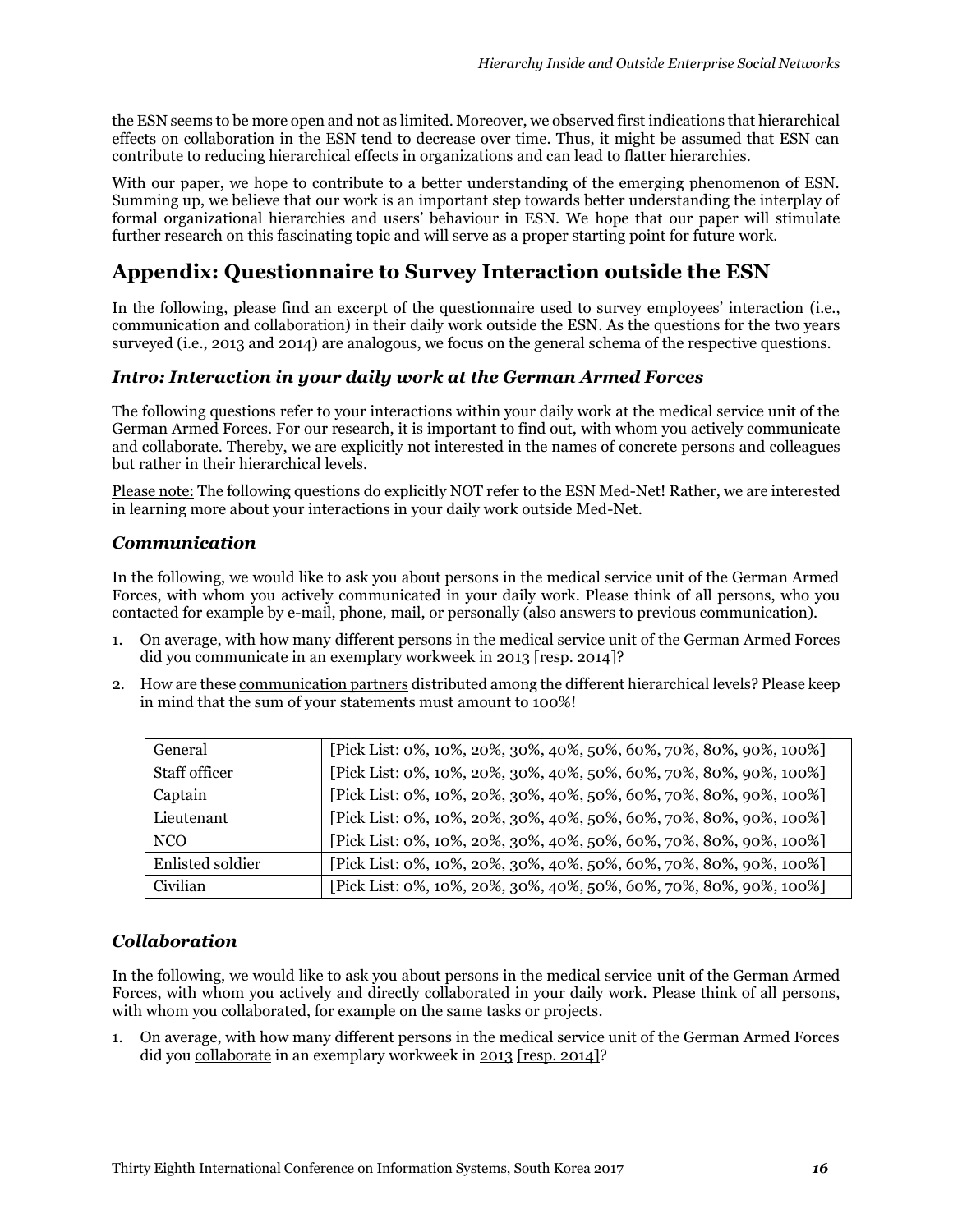2. How are these collaboration partners distributed among the different hierarchical levels? Please keep in mind that the sum of your statements must amount to 100%!

| General          | [Pick List: 0%, 10%, 20%, 30%, 40%, 50%, 60%, 70%, 80%, 90%, 100%] |
|------------------|--------------------------------------------------------------------|
| Staff officer    | [Pick List: 0%, 10%, 20%, 30%, 40%, 50%, 60%, 70%, 80%, 90%, 100%] |
| Captain          | [Pick List: 0%, 10%, 20%, 30%, 40%, 50%, 60%, 70%, 80%, 90%, 100%] |
| Lieutenant       | [Pick List: 0%, 10%, 20%, 30%, 40%, 50%, 60%, 70%, 80%, 90%, 100%] |
| NCO              | [Pick List: 0%, 10%, 20%, 30%, 40%, 50%, 60%, 70%, 80%, 90%, 100%] |
| Enlisted soldier | [Pick List: 0%, 10%, 20%, 30%, 40%, 50%, 60%, 70%, 80%, 90%, 100%] |
| Civilian         | [Pick List: 0%, 10%, 20%, 30%, 40%, 50%, 60%, 70%, 80%, 90%, 100%] |

# **References**

- Aral, S., Brynjolfsson, E. and van Alstyne, M. 2007. "Productivity Effects of Information Diffusion in E-Mail Networks," in *Proceedings of the 2007 International ACM Conference on Supporting Group Work,*  Sanibel Island, Florida, USA.
- Aral, S., Dellarocas, C. and Godes, D. 2013. "Introduction to the Special Issue Social Media and Business Transformation: A Framework for Research," *Information Systems Research* (24:1), 3–13.
- Armstrong, J. S. and Overton, T. S. 1977. "Estimating Nonresponse Bias in Mail Surveys," *Journal of Marketing Research* (14:3), 396.
- Behrendt, S., Klier, J., Klier, M., Richter, A. and Wiesneth, K. 2015. "The Impact of Formal Hierarchies on Enterprise Social Networking Behavior," in *Proceedings of the Thirty-sixth International Conference on Information Systems (ICIS),* Fort Worth, TX.
- Bobsin, D. and Hoppen, N. 2013. "The Structure of Organizational Virtual Social Networks," in *Proceedings of the Sixth International Conference on Information Resources Management,* Natal, Brazil.
- Borgatti, S. P., Mehra, A., Brass, D. J. and Labianca, G. 2009. "Network Analysis in the Social Sciences," *Science* (323:5916), 892–895.
- boyd, d. and Ellison, N. B. 2007. "Social Network Sites: Definition, History, and Scholarship," *Journal of Computer‐Mediated Communication* (13:1), 210–230.
- Bundesministerium der Verteidigung. 1956. *Verordnung über die Regelung des militärischen Vorgesetztenverhältnisses: Vorgesetztenverordnung*.
- Cetto, A., Klier, J., Klier, M., Richter, A. and Wiesneth, K. 2016. "The Blessing of Giving: Kowledge Sharing and Knowledge Seeking in Enterprise Social Networks," in *Proceedings of the Twenty-fourth European Conference on Information Systems (ECIS),* Istanbul, Turkey.
- Chau, M. and Xu, J. 2012. "Business Intelligence in Blogs: Understanding Consumer Interactions and Communities," *MIS quarterly* (36:4), 1189–1216.
- Corominas-Murtra, B., Goñi, J., Solé, R. V. and Rodríguez-Caso, C. 2013. "On the Origins of Hierarchy in Complex Networks," *Proceedings of the National Academy of Sciences of the United States of America* (110:33), 13316–13321.
- Diefenbach, T. and Sillince, J. A. A. 2011. "Formal and informal hierarchy in different types of organization," *Organization Studies* (32:11), 1515–1537.
- DiMicco, J., Millen, D. R., Geyer, W., Dugan, C., Brownholtz, B. and Muller, M. 2008. "Motivations for Social Networking at Work," in *Proceedings of the 2008 ACM Conference on Computer Supported Group Work,* San Diego, CA.
- Ellison, N. B. and boyd, d. 2013. "Sociality through Social Network Sites," In: William H. Dutton (ed.) in *The Oxford Handbook of Internet Studies* Oxford University Press, USA, pp. 151–172.
- Ellwardt, L., Steglich, C. and Wittek, R. 2012. "The Co-evolution of Gossip and Friendship in Workplace Social Networks," *Social networks* (34:4), 623–633.
- Faraj, S., Jarvenpaa, S. L. and Majchrzak, A. 2011. "Knowledge Collaboration in Online Communities," *Organization Science* (22:5), 1224–1239.
- French, J. R. P. J. and Raven, B. 1959. "The Bases of Social Power," In: Cartwright, D. (ed.) in *Studies in Social Power* Oxford England: Univer. Michigan, pp. 150–167.
- Galbraith, J. R. 1974. "Organization Design: An Information Processing View," *Interfaces* (4:3), 28–36.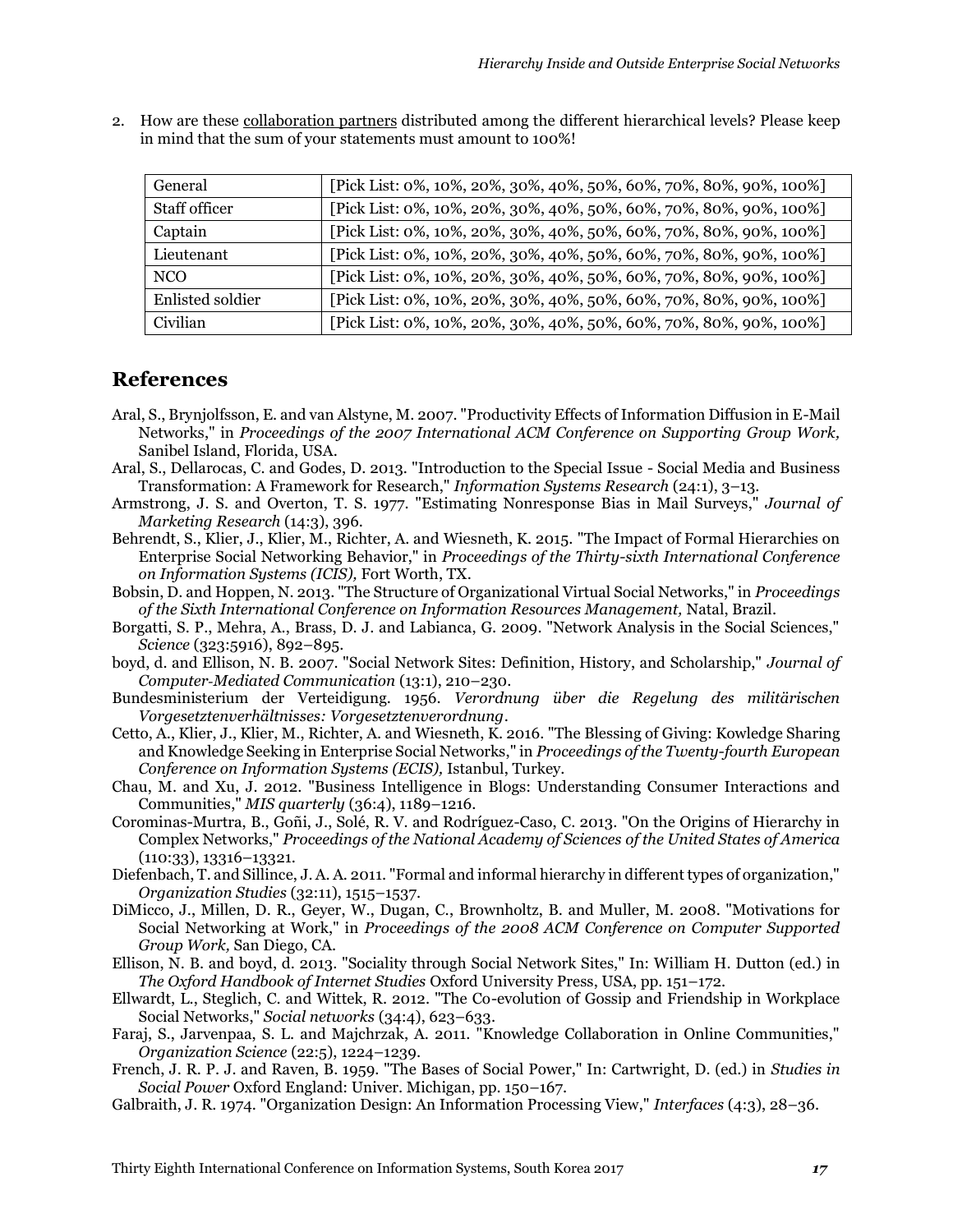Giles, J. 2012. "Computational Social Science: Making the Links," *Nature* (488:7412), 448–450.

- Goldhaber, G. M. 1993. *Organizational Communication.* 6. ed: Brown & Benchmark Madison, WI.
- Goldhaber, G.M. and Barnett, G.A. (Eds.). 1988. *Handbook of Organizational Communication*: Ablex Publishing Corporation.
- Greenwood, P. E. and M. S. Nikulin. 1996. *A Guide to Chi-squared Testing* Vol. 280: John Wiley & Sons.
- Guy, I., Avraham, U., Carmel, D., Ur, S., Jacovi, M. and Ronen, I. 2013. "Mining Expertise and Interests from Social Media," in *Proceedings of the Twenty-Second International Conference on World Wide Web,* Rio de Janeiro, Brazil.
- Hord, S. M. 1986. "A Synthesis of Research on Organizational Collaboration," *Educational Leadership*  $(43:5), 22-26.$
- Howison, J., Wiggins, A. and Crowston, K. 2011. "Validity Issues in the Use of Social Network Analysis with Digital Trace Data," *Journal of the Association for Information Systems* (12:12), 767–797.
- Johnson, J. D., Donohue, W. A., Atkin, C. K. and Johnson, S. 1994. "Differences Between Formal and Informal Communication Channels," *Journal of Business Communication* (31:2), 111–122.
- Kane, G. C. 2015. "Enterprise Social Media: Current Capabilities and Future Possibilities," *MIS Quarterly Executive* (14:1), 1–16.
- Kane, G. C., Alavi, M., Labianca, G. and Borgatti, S. P. 2014. "What's Different about Social Media Networks? A Framework and Research Agenda," *MIS quarterly* (38:1), 275–304.
- Leidner, D. E. and Kayworth, T. 2006. "Review: A Review of Culture in Information Systems Research: Toward a Theory of Information Technology Culture Conflict," *MIS quarterly* (30:2), 357–399.
- Majchrzak, A., Wagner, C. and Yates, D. 2013. "The Impact of Shaping on Knowledge Reuse for Organizational Improvement with Wikis," *MIS quarterly* (37:2), 455.
- March, J. G. and H. Alexander Simon. 1958. *Organizations*, New York, NY: Wiley.
- Marcum, C. S., Bevc, C. A. and Butts, C. T. 2012. "Mechanisms of Control in Emergent Interorganizational Networks," *Policy Studies Journal* (40:3), 516–546.
- McAfee, A. 2009. *Enterprise 2.0:* New Collaborative Tools for Your Organization's Toughest Challenges, Boston, Mass: Harvard Business Press.
- Oostervink, N., Agterberg, M. and Huysman, M. 2016. "Knowledge Sharing on Enterprise Social Media. Practices to Cope With Institutional Complexity," *Journal of Computer-Mediated Communication* (21:2), 156–176.
- Pearson, K. F. R. S. 1900. "On the Criterion that a Given System of Deviations from the Probable in the Case of a Correlated System of Variables Is such that It Can Be Reasonably Supposed to Have Arisen from Random Sampling," *Philosophical Magazine Series 5* (50:302), 157–175.
- Penrose, E. 1959. *The Theory of the Growth of the Firm*, Oxford, England: Blackwell.
- Powell, W. W. 1990. "Neither Market Nor Hierarchy: Network Forms of Organization," *Research In Organizational Behavior* (12), 295–336.
- Putzke, J., Fischbach, K. and Schoder, D. 2010. "Power Structure and the Evolution of Social Networks in Massively Multiplayer Online Games," in *Proceedings of the 18th European Conference on Information Systems,* Pretoria, South Africa.
- Quintane, E., Pattison, P. E., Robins, G. L. and Mol, J. M. 2013. "Short- and Long-term Stability in Organizational Networks: Temporal Structures of Project Teams," *Social networks* (35:4), 528–540.
- Richter, A. and Riemer, K. 2013. "The Contextual Nature of Enterprise Social Networking: A multi Case Study Comparison," in *Proceedings of the Twenty-first European Conference on Information Systems (ECIS),* Utrecht, Netherlands.
- Richter, A., Stocker, A., Müller, S. and Avram, G. 2011a. "Knowledge Management Goals Revisited A Cross-Sectional Analysis of Social Software Adoption in Corporate Environments," in *Proceedings of the Twenty-second Australasian Conference on Information Systems (ACIS),* Sydney, Australia.
- Richter, D., Riemer, K. and vom Brocke, J. 2011b. "Internet Social Networking Research State of the Art and Implications for Enterprise 2.0," *Business & Information Systems Engineering* (3:2), 89–101.
- Riemer, K., Diederich, S., Richter, A. and Scifleet, P. 2011. "Short Message Discussions: On The Conversational Nature Of Microblogging In A Large Consultancy Organisation," in *Proceedings of the Fifteenth Pacific Asia Conference on Information Systems (PACIS)*.
- Riemer, K. and Richter, A. 2010. "Social Software: Agents for Change or Platforms for Social Reproduction? A Case Study on Enterprise Microblogging," in *Proceedings of the Twenty-first Australasian Conference on Information Systems,* Brisbane, Australia.
- Riemer, K., Richter, A. and Bohringer, M. 2010. "Enterprise Microblogging," *Business & Information Systems Engineering* (2:6), 391–394.